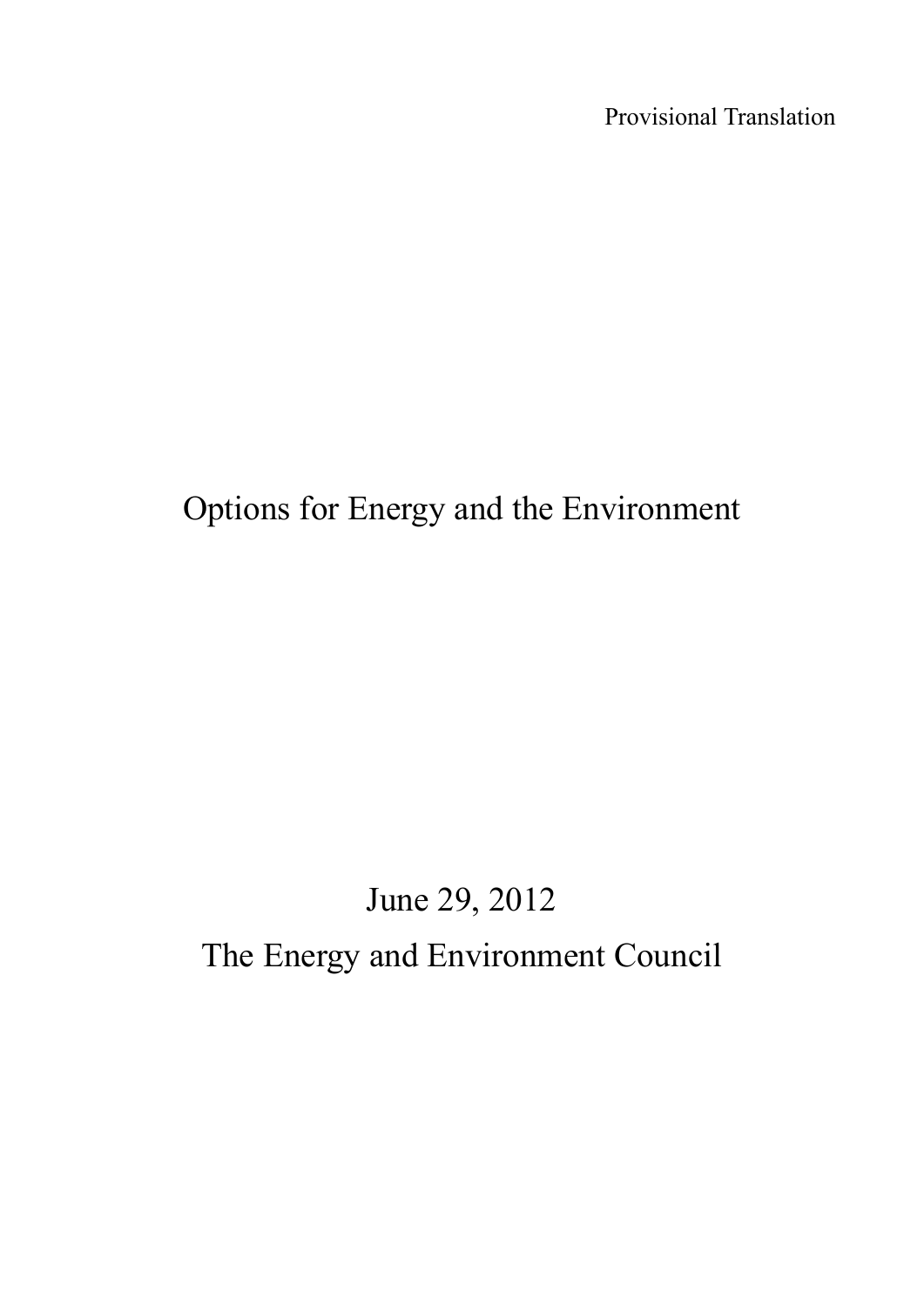## Table of Contents

| Introduction                                                                                                                            | $\ldots$ 2 |  |  |  |  |  |  |
|-----------------------------------------------------------------------------------------------------------------------------------------|------------|--|--|--|--|--|--|
| (Meaning of the Choice of Energy Options in Light of the TEPCO Fukushima Nuclear Power                                                  |            |  |  |  |  |  |  |
| Plant Accident)                                                                                                                         | $\ldots$ 2 |  |  |  |  |  |  |
| (Before the Great East Japan Earthquake: Choice of Energy Options with Nuclear Energy as the<br>Major Power Source)                     |            |  |  |  |  |  |  |
|                                                                                                                                         |            |  |  |  |  |  |  |
| 1. Viewpoints which Should Be Considered in Verifying the Scenarios                                                                     | $\ldots 6$ |  |  |  |  |  |  |
| (1) Three Viewpoints Concerning Drastic Energy Structure Reforms                                                                        | $\ldots 6$ |  |  |  |  |  |  |
| 1) Shifting the priority area to clean energy sources and securing green growth                                                         | $\ldots 6$ |  |  |  |  |  |  |
| 2) Reforming the energy system led by demand side actors                                                                                | $\ldots 6$ |  |  |  |  |  |  |
| 3) Multifaceted international contribution for energy and the environmental field                                                       | $\ldots 7$ |  |  |  |  |  |  |
| (2) Four Important Perspectives in Choosing Energy Options                                                                              | $\ldots 8$ |  |  |  |  |  |  |
| 1) Securing nuclear safety and reducing future risks                                                                                    | $\ldots 8$ |  |  |  |  |  |  |
| 2) Strengthening energy security                                                                                                        | $\ldots 8$ |  |  |  |  |  |  |
| 3) Contributing to the solution of global warming                                                                                       | $\ldots 8$ |  |  |  |  |  |  |
| 4) Restraining costs and preventing hollowing-out of industry                                                                           | $\ldots 8$ |  |  |  |  |  |  |
| 2. Three Scenarios                                                                                                                      | $\ldots$ 9 |  |  |  |  |  |  |
| (1) Preparing Scenarios that Can Reduce Dependencies on Nuclear Energy and on Fossil Fuels as                                           |            |  |  |  |  |  |  |
| well as CO2 Emissions                                                                                                                   | $\ldots$ 9 |  |  |  |  |  |  |
| (2) Key Points of the Three Scenarios                                                                                                   | $\dots 11$ |  |  |  |  |  |  |
| 15% Scenario<br>20-25% Scenario<br>$0\%$ Scenario                                                                                       |            |  |  |  |  |  |  |
| (3) Comparison of the proposed scenarios from each of the four perspectives                                                             | $\dots$ 15 |  |  |  |  |  |  |
| 3. Development of National Discussions and Decision on Strategy                                                                         | $\dots$ 18 |  |  |  |  |  |  |
| (1) Roadmap toward the development of national discussions and decision on strategy<br>July: Conduct National discussions<br>$\dots$ 18 | $\dots$ 18 |  |  |  |  |  |  |
| August: Decide on the Innovative Strategy for Energy and Environment                                                                    | $\dots$ 19 |  |  |  |  |  |  |
| Promptly: Formulate a New Strategic Energy Plan of Japan                                                                                |            |  |  |  |  |  |  |
| By the end of 2012: Formulate a Framework for Nuclear Energy Policy, etc.                                                               | $\dots$ 19 |  |  |  |  |  |  |
| (2) Continuous review and verification to be made by 2030                                                                               | $\dots$ 19 |  |  |  |  |  |  |
| Conclusion                                                                                                                              | $\dots$ 21 |  |  |  |  |  |  |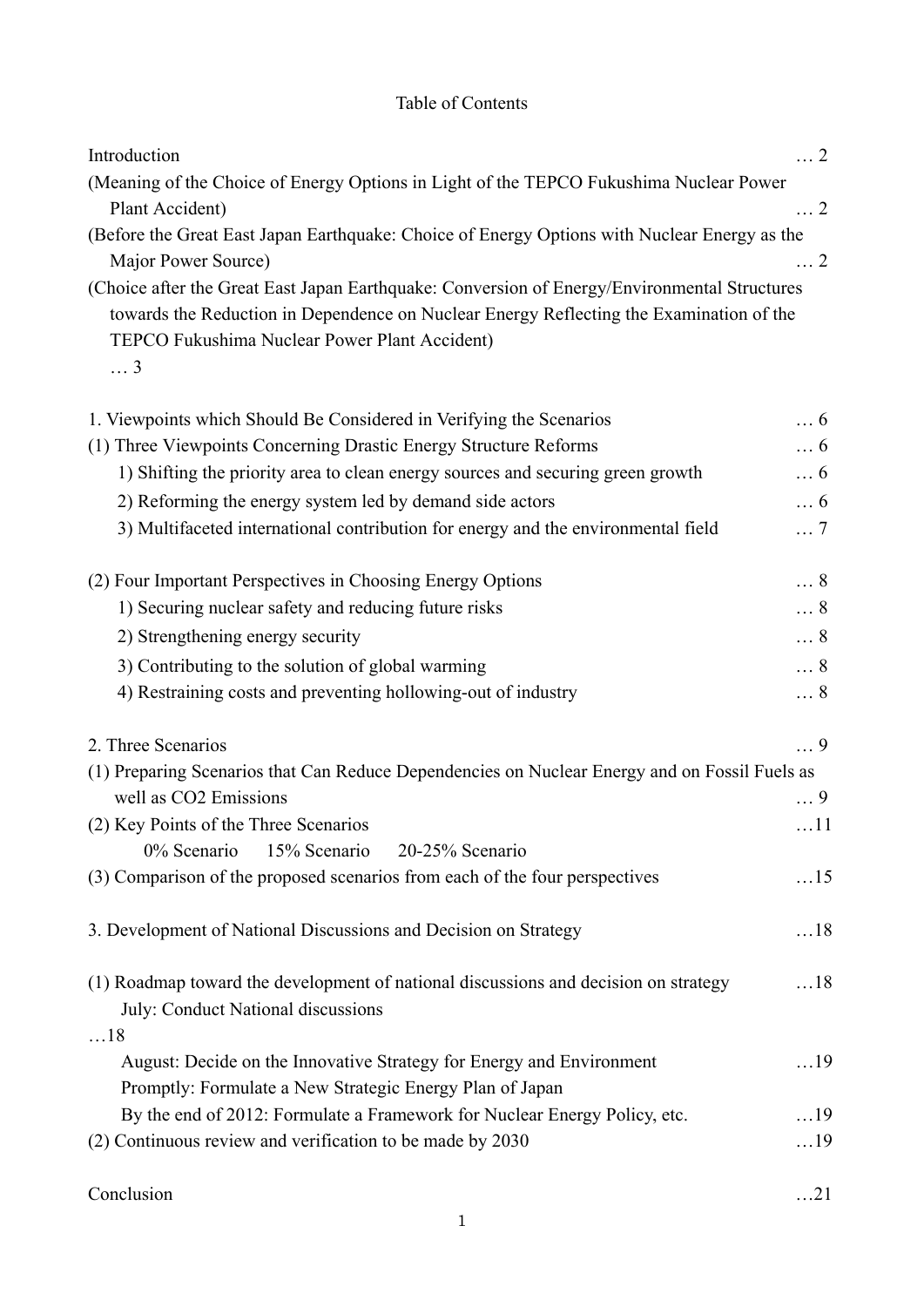June 29, 2012 The Energy and Environment Council Decision

Introduction

(Meaning of the Choice of Energy Options in Light of the TEPCO Fukushima Nuclear Power Plant Accident)

It is impossible to live a comfortable life without energy. Neither it is possible to maintain industrial activities. Japan depends on other countries for most energy sources, and imports fossil fuels amounting to approximately 17 trillion yen annually as of 2010. Households consume energy amounting to approximately nine trillion yen annually. The energy costs of the manufacturing industry are estimated to amount to approximately eight trillion yen annually. CO2 emissions from energy use amount to approximately 1.1 billion t-CO2, accounting for approximately 90% of greenhouse gas emissions by Japan. Choosing energy options is therefore making a national choice.

This recognition was sufficient before the Great East Japan Earthquake occurred, but not anymore.

Due to the Great East Japan Earthquake on March 11 last year and the accident at the TEPCO Fukushima Daiichi Nuclear Power Plant (hereinafter referred to as the "TEPCO Fukushima Nuclear Power Plant Accident"), a number of citizens have been forced to bear a severe burden. Even now after more than one year has passed since the accident, many people are forced to live in shelters away from their hometowns (population in the evacuation zones: approximately 86,000 persons (as of the end of March 2012)). Residents in Fukushima Prefecture and children who will play a leading role in the next generation are suffering continuously. Many communities and people are suffering from reputational damages. Although compensation and decontamination are being carried out, measures therefor have already imposed a heavy burden on the citizens, and such burden will increase in the future.

Japan must recognize anew that the choice of energy options is a national choice to decide on the affluence and shape of the country in an extremely broad sense and is a choice on an issue that influences future generations. In addition, the TEPCO Fukushima Nuclear Power Plant Accident has greatly affected other country's choice of energy options, and Japan's choice of this time is drawing the world's attention. The choice of energy options which we are going to make now is an international issue that will have a great impact on the choice of energy options of the world.

(Before the Disaster: Energy Option with Nuclear Energy as the Major Power Source)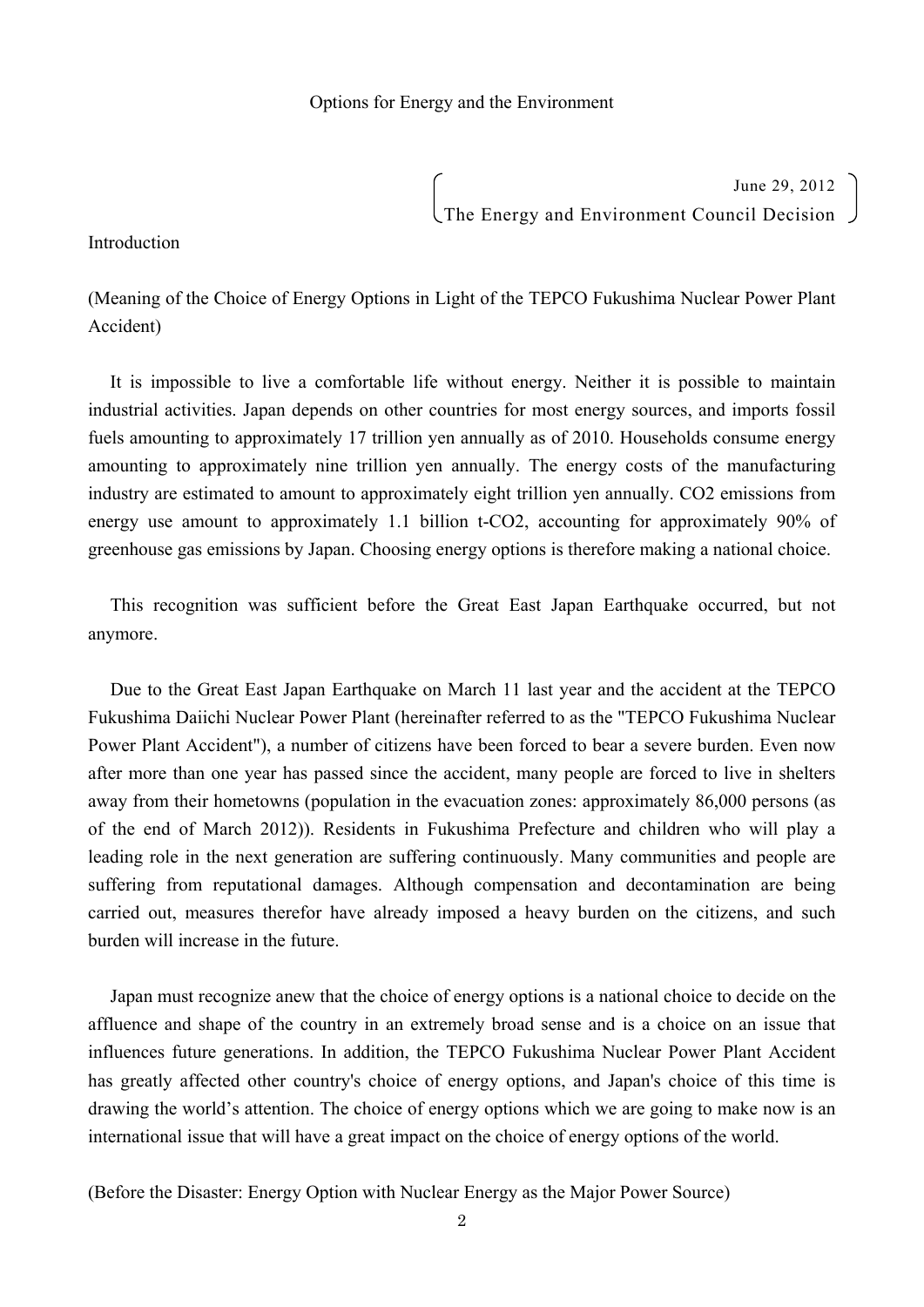In discussing the new choice of energy options, it is necessary to review again the choice before the Great East Japan Earthquake and the idea on which the choice was based.

Energy sources which we can use now include nuclear energy, fossil fuels, including oil, natural gas, and coal, and renewable energy, such as water power, solar power, wind power, geothermal power, and biomass. In choosing energy options, it is desirable to give priority to low-cost energy that does not depend on import from specific countries and regions, environmentally-friendly energy, and above all, safe and secure energy. It is however quite difficult to do so.

Oil is very easy to use and accounts for over 30% of the energy sources used in Japan. However, approximately 90% of oil used in Japan is imported from the Middle East, and CO2 emissions are large. Regarding natural gas, CO2 emissions are less than those for oil and coal; however, Japan is the largest importing country, accounting for approximately over 30% of the amount of LNG imported in the world. The price of natural gas is also high. Coal is less expensive than oil and natural gas, and its procurement is stable. However, CO2 emissions from the use of coal are highest among fossil fuels. Water power is domestically produced, inexpensive, and CO2 emission-free; however, it is difficult to further develop large-scale water power. Solar power and wind power are domestically produced and CO2 emission-free; however, they are expensive in the existing circumstances. Geothermal power is domestically produced, CO2 emission-free, and inexpensive; however, there is limited room for its development.

It was nuclear power that was given importance under such circumstances. Uranium as a fuel for nuclear power was purchasable at a low price without depending on specific countries and regions, had a high stockpiling effect, and was CO2 emission-free at the time of power generation. The superiority of nuclear power generation as a quasi-domestically produced power source was further increased through combination with the nuclear fuel cycle policy in which plutonium, uranium, etc. recovered through reprocessing of spent nuclear fuel were effectively used. Based on such recognition, Japan revised the Strategic Energy Plan of Japan in 2010 and made a choice of energy options, specifically, expanding the share of nuclear power generation up to 50% by 2030, for the reasons that it takes the lead in the international efforts to solve the global warming issue and that nuclear power generation is inexpensive and contributes to ensuring energy security.

(Choice after the Disaster: Conversion of Energy/Environmental Structures towards the Reduction in Dependence on Nuclear Energy Reflecting the Examination of the Nuclear Power Plant Accident)

On March 11, 2011, the Great East Japan Earthquake and the TEPCO Fukushima Nuclear Power Plant Accident occurred. The major premise that nuclear power is safe was significantly undermined, and it became necessary to thoroughly and fundamentally review the energy option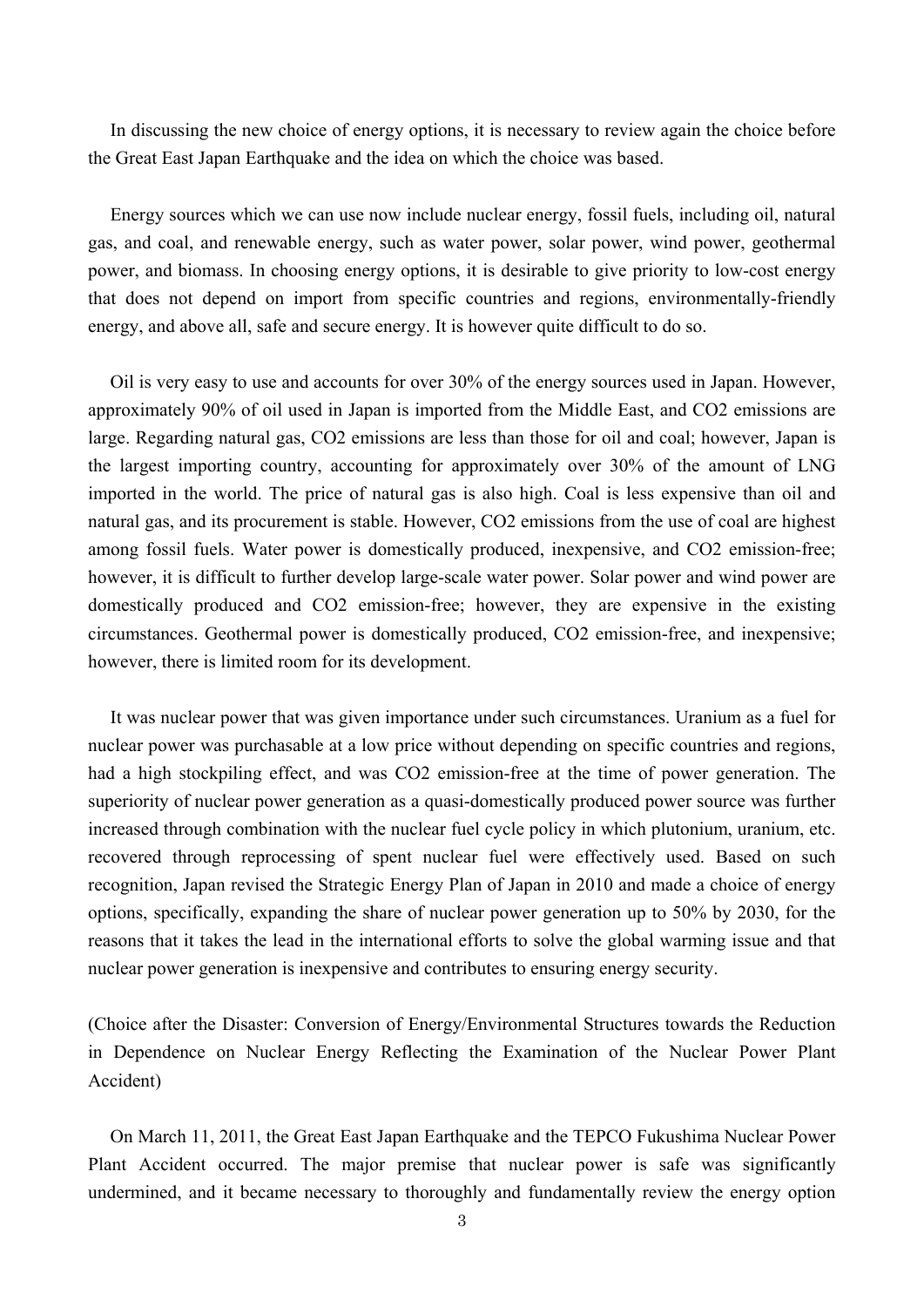depending on nuclear power generation from scratch. In June of that year, the government established the Energy and Environment Council consisting of the Minister for National Policy and other related ministers and started discussions. On July 29 of that year, the government decided on the basic philosophy of reducing dependence on nuclear energy.

Since then, for about one year, related councils, etc. have held repeated discussions on options for energy mix, global warming countermeasures, etc. under the policy of "reducing dependence on nuclear energy to the extent possible in the medium-to-long terms." Last December, the Cost Review Committee of the Energy and Environment Council made a report to the following effect: Nuclear power generation involves considerable social costs, and price differences among nuclear power generation, thermal power generation, and renewable energy power generation would be fairly smaller in the medium-to-long term than the differences according to the past conventional understanding. The general direction toward reducing dependence on nuclear energy has been basically shared in discussions at related meetings or in various opinion polls, etc. However, opinions are divided with regard to the duration needed for the reduction, the level of the reduction, and alternative energy sources for nuclear power generation.

Amid lively discussions on the choice of energy options, the Energy and Environment Council prepared herewith three scenarios concerning energy and the environment: reducing the share of nuclear energy from approximately 26% in real terms in 2010 before the Great East Japan Earthquake to around 0%, 15%, or 20-25% by 2030.

All of these options reduce dependence on both nuclear energy and fossil fuels, improve energy security, and reduce greenhouse gas emissions through promotion of renewable energy and energy conservation to the maximum extent.

As a premise common to all of these scenarios, it is necessary to work on drastic energy structure reforms. They are aimed at converting the structure of the lifestyles of people and industrial activities, shifting the priority area to clean energy, and establishing a distributed energy system while thoroughly strengthening the risk management of nuclear energy. Growth, creation of employment, and regional revitalization will be realized through all-out mobilization of policy resources and enhancement of investment and consumption for energy structure reforms, using energy and environment constraints as an opportunity. The rebirth of Japan will be pursued based on a green growth strategy.

Significant differences among the scenarios are the duration needed for the reduction of dependence on nuclear energy, the degree of the reduction, and the costs spent for converting the structures. In addition, regarding methods of securing safety, that is, methods of managing the accident risks of nuclear power generation, there are two approaches, specifically, (1) not using nuclear power generation and (2) controlling accident risks through safety technology and safety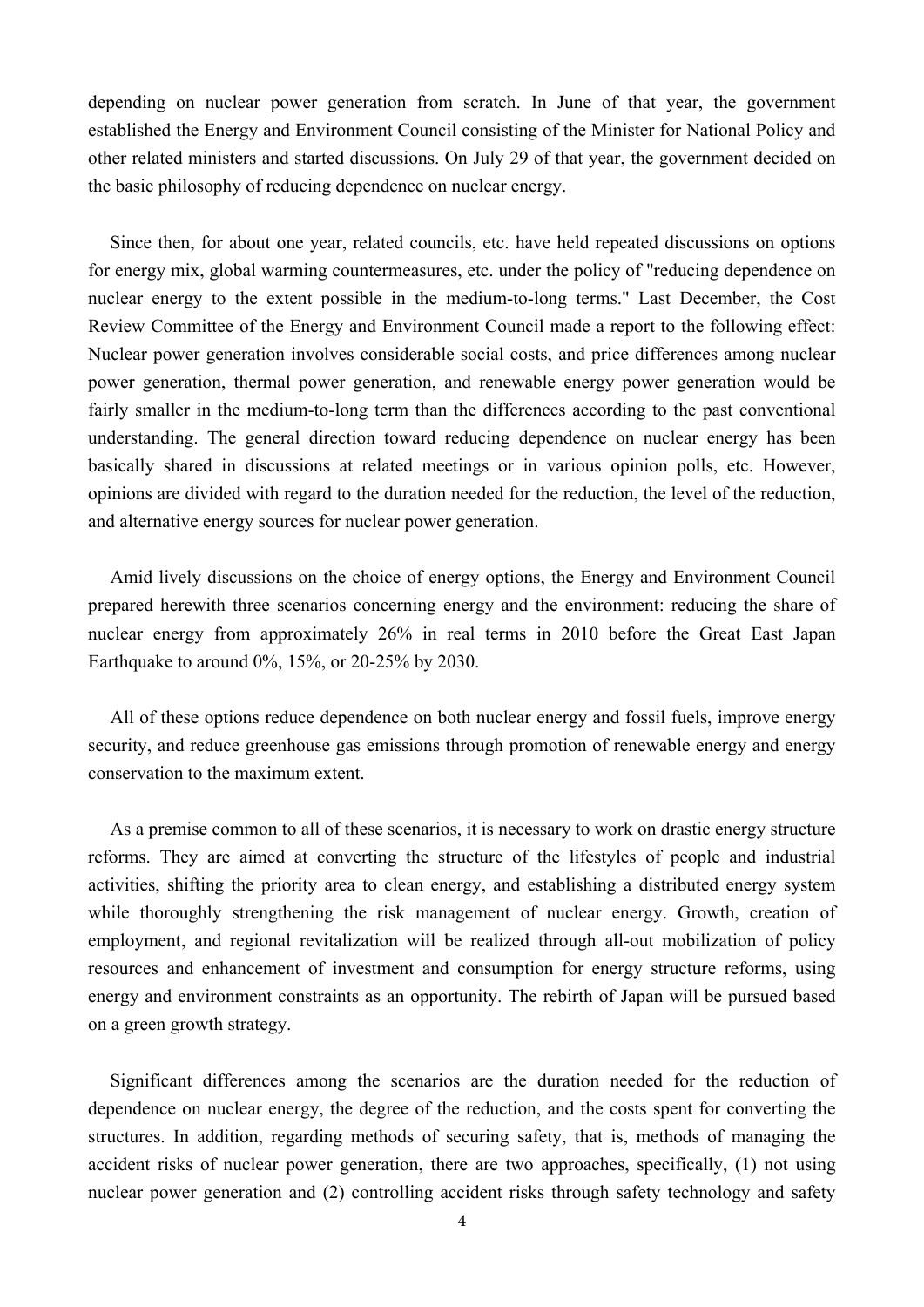regulations. The scenarios differ in terms of the combination of these approaches. They also differ in terms of the priority policies and influence on the lifestyles of people and industrial activities.

The Energy and Environment Council will start national discussions on these three scenarios and then take responsibility for drawing a conclusion regarding the choice of energy options as well as domestic global warming countermeasures that are inextricably linked with each other.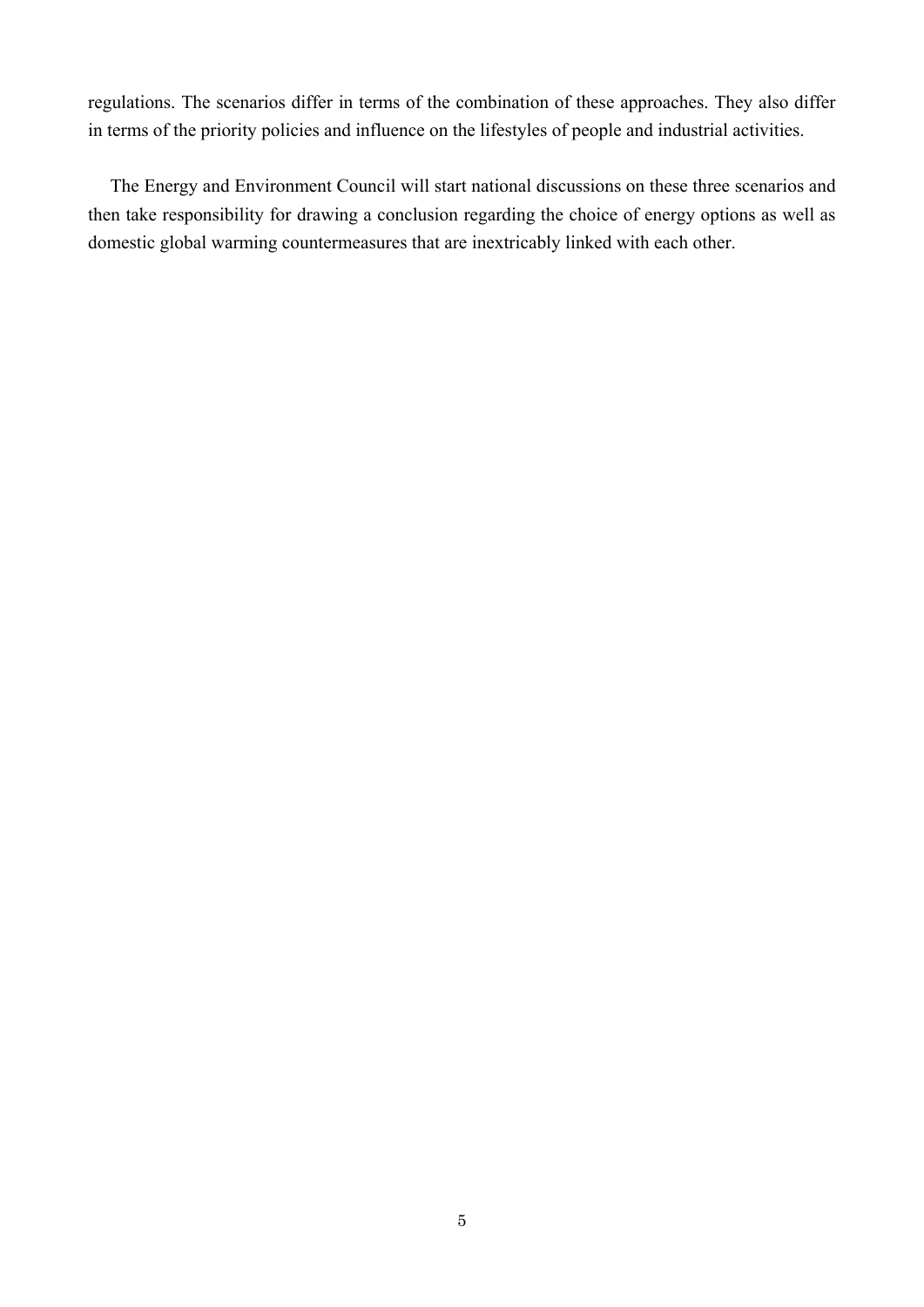## 1. Viewpoints which Should Be Considered in Verifying the Scenarios

The Advisory Committee on Energy and Natural Resources and the Central Environment Council have examined the draft proposal of the Options for Energy and the Environment since last fall, and have discussed the points at issue, such as simultaneous pursuit of both reduction of dependence on nuclear energy, and energy security, global warming countermeasures as well as stable and inexpensive supply of energy. In light of these discussions, the Energy and Environment Council intends to emphasize the following three viewpoints concerning energy structure reforms as well as the four perspectives in choosing energy options as extremely important: as for energy structure reforms, (1) shifting the priority area to clean energy sources and securing green growth, (2) reforming the energy system, and (3) multifaceted international contribution for energy and the environmental field; as regards the choice of energy options, (1) securing nuclear safety, (2) strengthening energy security, (3) contributing to the solution of the global warming issue, and (4) restraining costs and preventing hollowing-out of industry.

## (1) Three Viewpoints Concerning Drastic Energy Structure Reforms

Whatever option Japan chooses in reducing dependence on nuclear energy, it is necessary to work on the three viewpoints, securing growth, energy system reform, and multifaceted international contribution, while recognizing them as the basic requirements for restructuring the policy framework on energy and the environment to a significant extent for the future and making a major shift of the energy structure.

#### 1) Shifting the priority area to clean energy sources and securing green growth

In order to reduce dependence on nuclear energy as well as dependence on fossil fuels, it is necessary to significantly shift the priority area of the energy structure to renewable energy, clean energy such as hydrogen and storage systems, and energy conservation.

For this purpose, ambitious goals are set, namely, significantly expanding the share of renewable energy in 2030 to approximately over 25-30%, and, for energy conservation, reducing electricity consumption by 10% from the current level by 2030 despite the estimate (\*) for increase in GDP by over 20%. In order to accomplish these goals, consumption and investment concerning clean energy, energy conservation, and distributed energy, which are necessary to convert the industrial structure and structure of living, will be promoted. In addition, research and development for green innovation and investments in next-generation energy networks will be accelerated.

A Framework for Green Development Policy will be drawn up, and such systems reform and development support will be promoted in an integrated manner, which is to form a basis for the rebirth of Japan.

\*This estimate is based on the scenario set by the Secretariat of the Energy and Environment Council.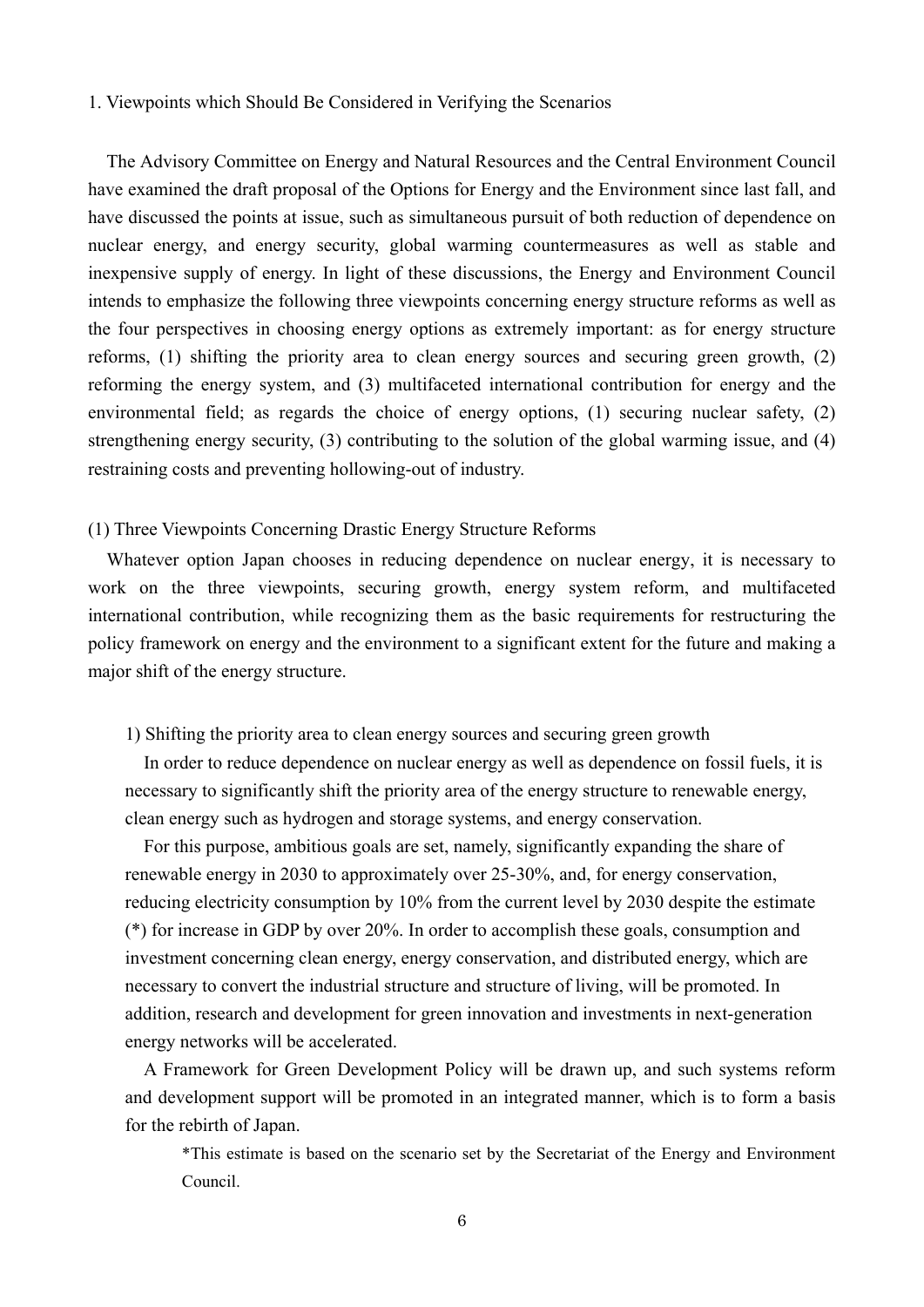## 2) Reforming the energy system led by demand side actors

The use of renewable energy, energy conservation, and use of distributed energy by demand side actors themselves are very important in reducing dependence on nuclear energy. Each citizen needs to take the initiative in choosing energy as a consumer or producer of energy. The energy system will be converted to a new demand-side-led, distributed energy system in which various actors can participate. The energy/electric power systems reform will be implemented as a priority issue to this end.

#### 3) Multifaceted international contribution for energy and the environmental field

Converting structures toward clean energy development and further innovation in energy efficiency will serve as the basis for Japan to share its challenges with emerging countries and to promote multifaceted international contribution in the fields of energy/the environment. This will also offer a model for solving global warming.

In light of international contribution in the fields of nuclear disarmament/nonproliferation in the past as well as the international status built thereby, Japan, which experienced the TEPCO Fukushima Nuclear Power Plant Accident, will fulfill its responsibility as a country using nuclear power for peaceful purposes, by controlling nuclear power risks, improving nuclear safety, undertaking decontamination, and managing decommissioned reactors through securing of human resources and technological basis. For this purpose, Japan will share its experiences in and lessons learned from the accident with other countries.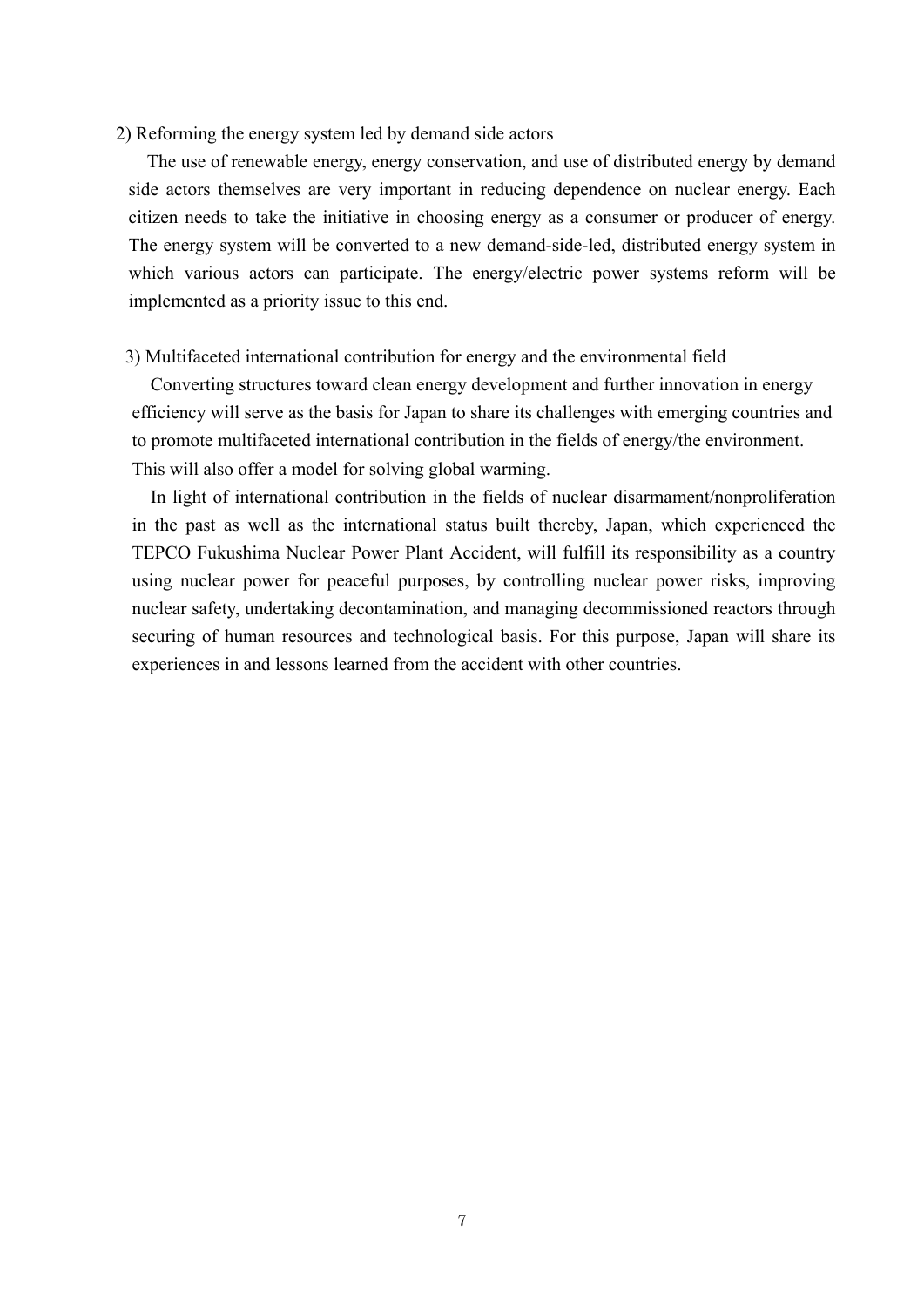## (2) Four Important Perspectives in Choosing Energy Options

Considerable efforts are required to fulfill all of the four perspectives—securing nuclear safety and reducing future risks, strengthening energy security, contributing to the solution of global warming, and restraining costs and preventing hollowing-out of industry—in the real world where there is no self-sufficient energy source that is inexpensive and safe and does not emit CO2. However, these perspectives are unignorable in choosing energy options. In particular, it is necessary to respond to the following challenges in reducing dependence on nuclear energy.

## 1) Securing nuclear safety and reducing future risks

The current prime challenge is to secure social safety and security in a sustainable manner.

Facing squarely the devastating damages caused by the nuclear power plant accident and the reality of Japan as an earthquake-prone country, it is critical to reduce the burden on future generations by minimizing risks through the thorough implementation of strengthened safety measures as well as by reducing the amounts of spent nuclear fuel and radioactive waste. At the same time, it is important to secure and develop technologies and human resources for ensuring nuclear safety. Based on the above, a roadmap to reduce dependence on nuclear energy needs to be framed.

## 2) Strengthening energy security

Amidst the uncertainty in the global energy situation and the prospects for securing alternative energy, strong demand for energy security remains unchanged. In light of such reality, the roadmap to reduce dependence on nuclear energy needs to be framed in a form that is compatible with both energy security and the diversification of energy sources.

## 3) Contributing to the solution of global warming

Efforts to reduce domestic CO2 emissions must be continued in the course of carrying out measures to reduce dependence on nuclear energy.

The currently goal for the reduction of greenhouse gas emissions includes sinks and those gained through international contributions in addition to reduction of domestic emissions. How should the balance between them be considered? Japan needs to contribute to solution of the global warming issue, including reducing CO2 emissions overseas by utilizing Japan's advanced technology.

#### 4) Restraining costs and preventing hollowing-out of industry

The roadmap to reduce dependence on nuclear energy should be shaped from the perspective of avoiding the hollowing-out of industry and employment as a result of the energy mix conversion, by looking closely into the impact of the increase in energy costs on industry and economy as well as on social changes.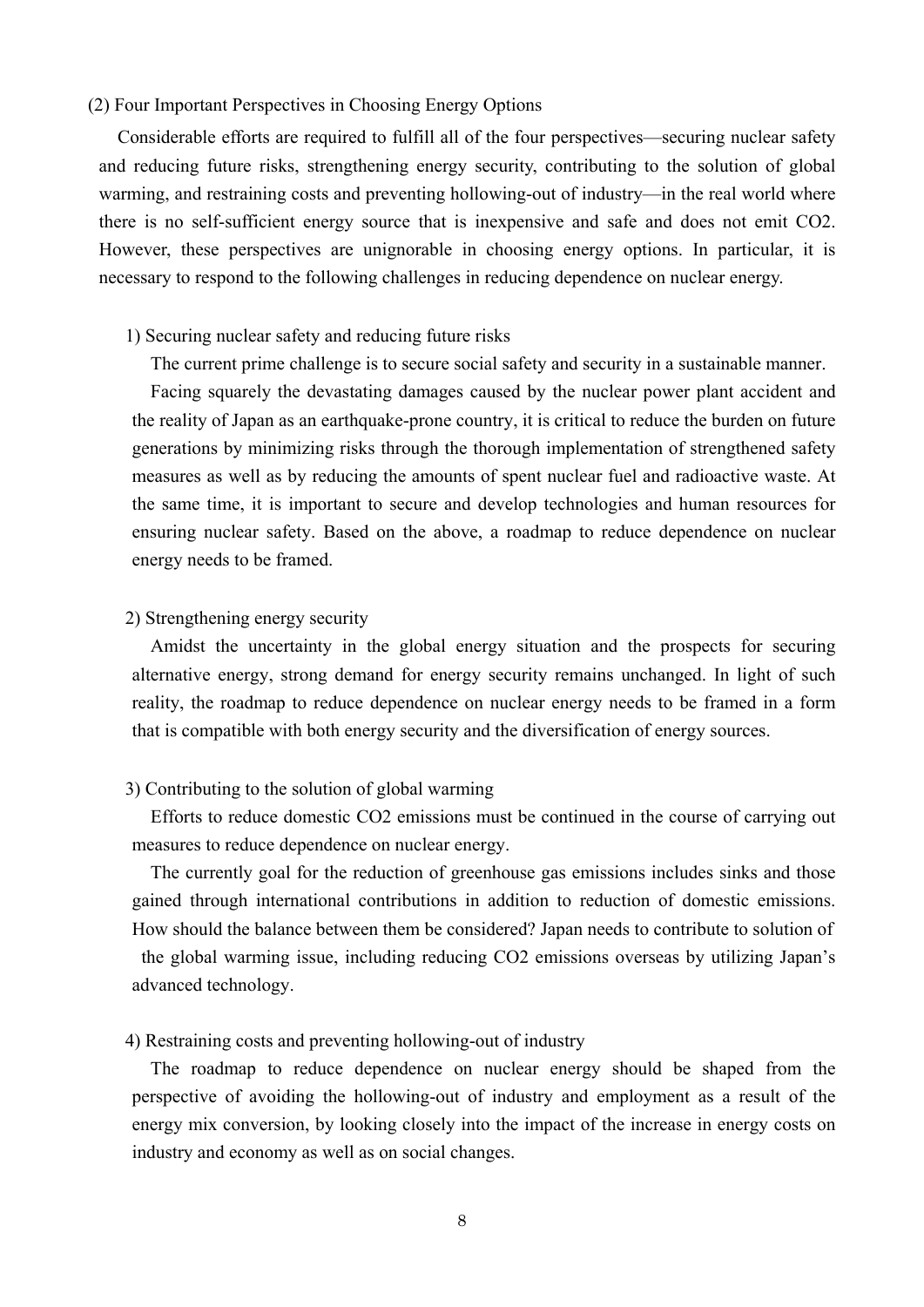## 2. Three Scenarios

## (1) Preparing Scenarios that Can Reduce Dependence on Nuclear Energy and Fossil Fuels as well as Reduce CO2 Emissions

In light of the four perspectives—securing nuclear safety, strengthening energy security, contributing to the solution of global warming, and restraining costs and preventing hollowing-out of industry—, it is necessary to prepare scenarios for reducing dependence on nuclear energy as well as on fossil fuels and reducing CO2 emissions and to choose an energy option taking the element of economic efficiency into consideration.

The choice of energy options as of 2010 included the following.

- 1.1 trillion kWh was generated and energy equivalent to 390 million kl of crude oil was consumed.
- The share of nuclear energy was 26% on the basis of the electric energy generated.
- The share of fossil fuels was 63% on the basis of the electric energy generated.
- The share of non-fossil energy resources (i.e. nuclear energy and renewable energy) was 37% on the basis of the electric energy generated.
- Energy-related CO2 emissions amounted to 1.06 billion t-CO2 and the total greenhouse gas emissions amounted to 1.26 billion t-CO2.

In presenting scenarios, the Energy and Environment Council set the followings as the major premises.

- Promote energy conservation and reduce energy consumption and electric consumption
- Reduce dependence on nuclear energy
- Reduce dependence on fossil fuels
- Maximize the usage of renewable energy
- Thereby increase the share of non-fossil energy resources and reduce CO2 emissions

Based on these premises, the Council prepares three options for energy and the environment as of 2030 ((1)  $0\%$  scenario, (2) 15% scenario, and (3) 20-25% scenario on the basis of dependence on nuclear energy).

Through comparative verification of these three scenarios, the Energy and Environment Council intends to question the combination of alternative energy sources to nuclear energy, the duration needed for the reduction of dependence on nuclear energy, and the duration and costs to be spent for promoting measures concerning renewable energy, energy conservation, and use of clean technologies for fossil fuels in response to the demand for global warming countermeasures.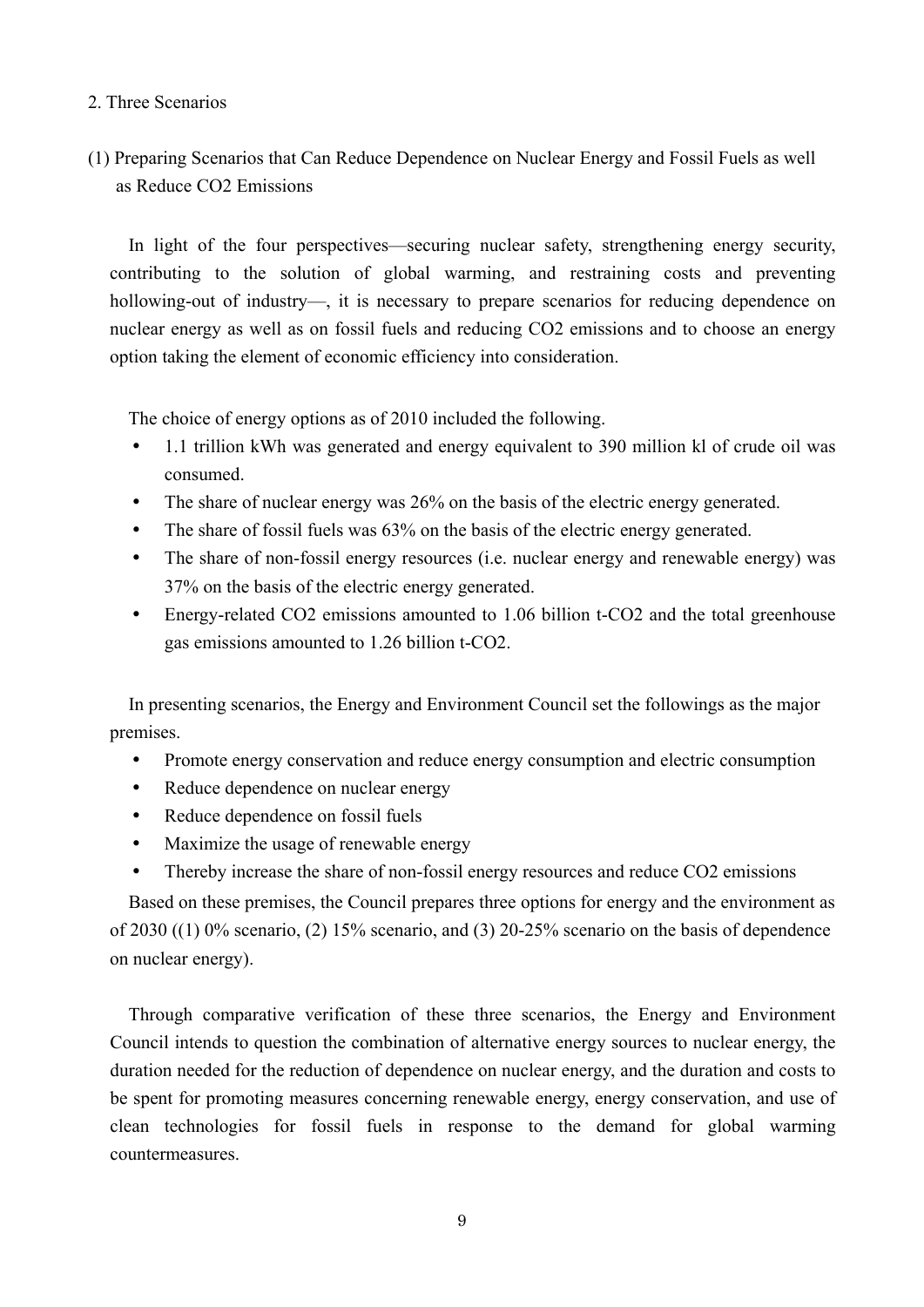## Table 1 Three Scenarios for 2030 (compared to 2010)

| I igaive in parentheses marcure enanges from 2010 octore the Steat Bast supun Barthquare. |                 |                                |                              |                           |                          |  |  |  |  |  |
|-------------------------------------------------------------------------------------------|-----------------|--------------------------------|------------------------------|---------------------------|--------------------------|--|--|--|--|--|
|                                                                                           | 2010            |                                | 0% scenario                  | 15% scenario              | $20-25%$ scenario        |  |  |  |  |  |
|                                                                                           |                 | Before additional<br>measures  | After additional<br>measures |                           |                          |  |  |  |  |  |
| <b>Share of</b>                                                                           | 26%             | $0\%$                          | $0\%$                        | 15%                       | 20 to 25%                |  |  |  |  |  |
| nuclear energy                                                                            | Note1           | $(-25%)$                       | $(-25%)$                     | $(-10\%)$                 | $(-5 \text{ to } -1\%)$  |  |  |  |  |  |
| <b>Share of</b><br>renewable<br>energy                                                    | 10%             | 30%                            | 35%                          | 30%                       | 25 to 30%                |  |  |  |  |  |
|                                                                                           |                 | $(+20\%)$                      | $(+25%)$                     | $(+20\%)$                 | $(+15 \text{ to } 20\%)$ |  |  |  |  |  |
| <b>Share of fossil</b><br>fuels                                                           | 63%             | 70%                            | 65%                          | 55%                       | 50%                      |  |  |  |  |  |
|                                                                                           |                 | $(+5%)$                        | [Current level]              | $(-10\%)$                 | $(-15%)$                 |  |  |  |  |  |
| <b>Share of</b><br>non-fossil                                                             | 37%             | 30%                            | 35%                          | 45%                       | 50%                      |  |  |  |  |  |
| energy<br>resources                                                                       |                 | $(-5%)$                        | (Current level)              | $(+10\%)$                 | $(+15%)$                 |  |  |  |  |  |
| <b>Electric energy</b>                                                                    | 1.1<br>trillion | Approx. 1 trillion<br>kWh      | Approx. 1 trillion kWh       | Approx. 1<br>trillion kWh | Approx. 1 trillion kWh   |  |  |  |  |  |
| generated                                                                                 | kWh             | $(-10\%)$                      | $(-10\%)$                    |                           | $(-10\%)$                |  |  |  |  |  |
| <b>Final energy</b>                                                                       | 390             | 310 million kl                 | 300 million kl               | 310 million kl            | 310 million kl           |  |  |  |  |  |
| consumption                                                                               | million<br>kl   | $\left(\frac{1}{2}$ million kD | $(-85 \text{ million kl})$   | $-72$ million kl)         | $(-72$ million kl)       |  |  |  |  |  |
| <b>Greenhouse gas</b><br>emissions Note2<br>(compared to<br>1990)                         | $-0.3%$         | $-16%$                         | $-23%$                       | $-23%$                    | $-25%$                   |  |  |  |  |  |

\* The shares mean those in the electric energy generated. Figures in parentheses indicate changes from 2010 before the Great East Japan Earthquake.

Note1: The share of nuclear energy under the Current Strategic Energy Plan of Japan (53%) is the share of large-scale power sources (excluding cogeneration and private power generation)

Note2:Figures in parentheses indicate only energy-related CO2 emissions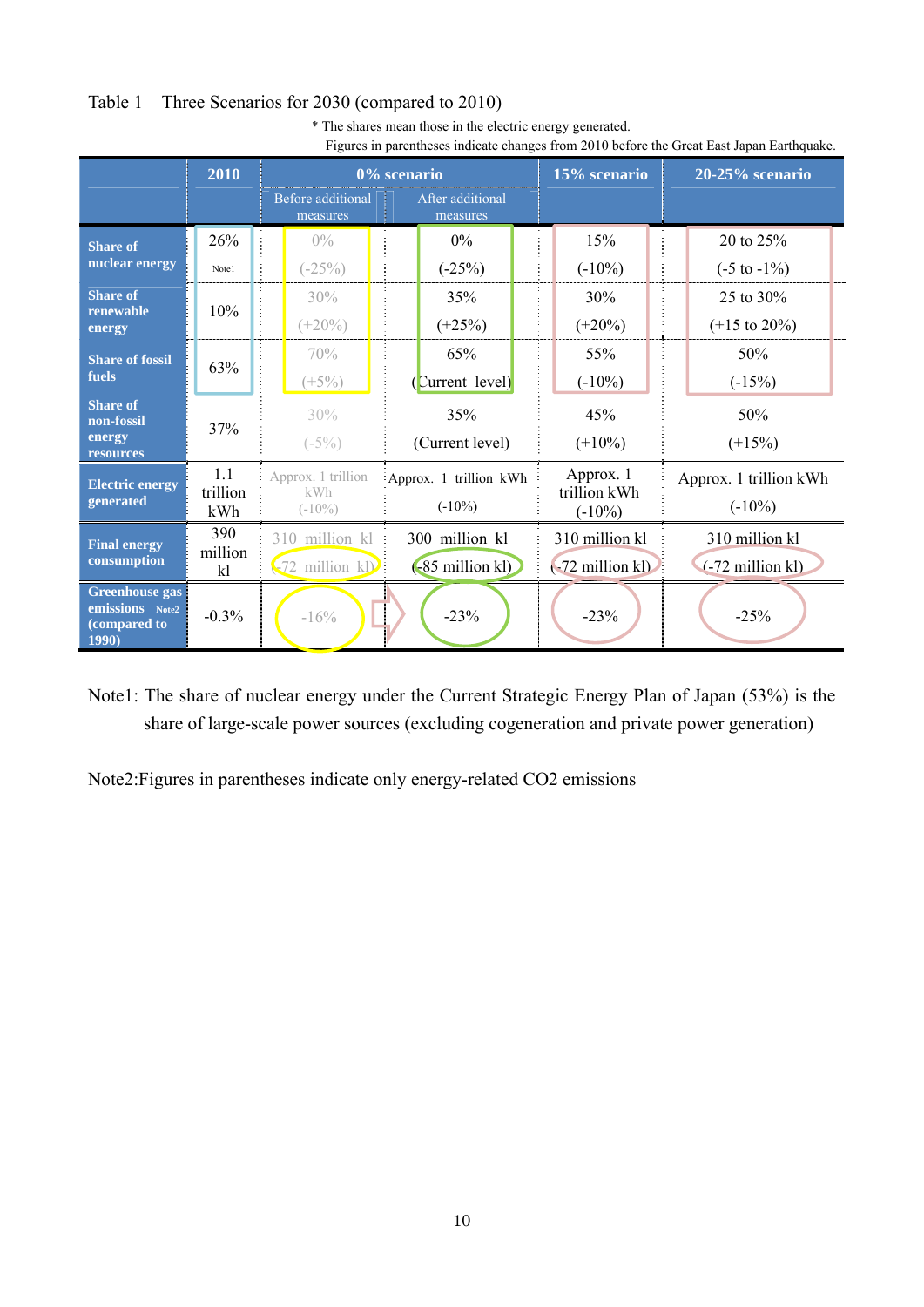## (2) Key Points of the Three Scenarios

## 0% Scenario

The share of nuclear energy will be reduced to 0% at the earliest possible time before 2030. The energy structure will be converted to one consisting of energy from renewable energy and fossil fuels in the end. A considerably drastic shift of energy sources to renewable energy, energy conservation, and shift to gas will be implemented through strict regulations and with economic burden in order to reduce dependence on fossil fuels to the minimum and reduce CO2 emissions to a level comparable to other scenarios.

○Specifics in 2030

- ・ Nuclear energy will be reduced to zero. The nuclear fuel cycle policy of direct disposal of spent nuclear fuel will be adopted.
- ・ Even if the share of renewable energy is expanded from around 10% at present to approximately 30%, dependence on fossil fuels will increase to approximately 70% from around 65% at present as the share of nuclear energy is to be zero. The share of non-fossil energy resources will also decline to approximately 30% from around 37% at present.
- ・ Greenhouse gas emissions will be reduced by approximately 16% compared to 1990 level. The reduction will be smaller compared to approximately 23% reduction under the 15% scenario and approximately 25% reduction under the 20-25% scenario. The import of fossil fuels will be 17 trillion yen, remaining at the same level as now. It is more than the cases in other scenarios; 16 trillion yen under the 15% scenario and 15 trillion yen under the 20-25% scenario.
- ・ Therefore, in the case of the 0% scenario, further in-depth systems reform, etc. should be pursued to increase the share of renewable energy to approximately 35%.

Nevertheless, the share of fossil fuels will be approximately 65% and the share of non-fossil energy resources will be approximately 35%, both remaining at the same level as now. Therefore, in order to reduce dependence on fossil fuels and improve the situation on CO2 emissions, stricter regulations than those imposed under the 15% and 20-25% scenarios, including restrictions on/prohibition of sales of products with poor energy conservation performance, will be imposed in broader fields, and energy conservation and CO2 emission reduction measures will be implemented even with a heavier economic burden. In addition, further shift to natural gas will be carried out. Thereby, the import of fossil fuels will be reduced to approximately 16 trillion yen, and greenhouse gas emissions will be reduced by 23%, on par with the reduction under the 15% scenario.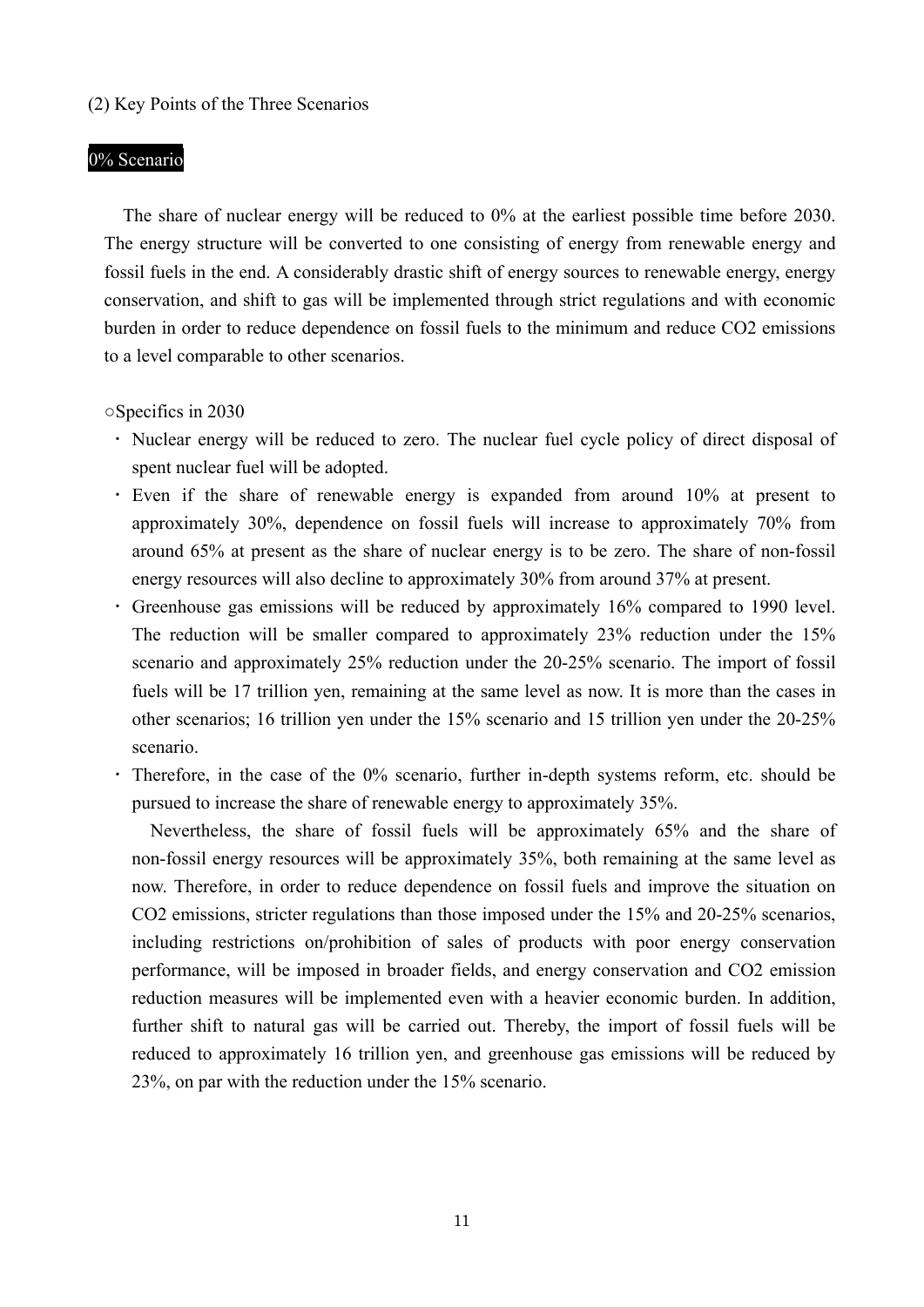

(Note) The share of nuclear energy under the current Strategic Energy Plan of Japan (53%) is the share of largescale power sources (excluding cogeneration).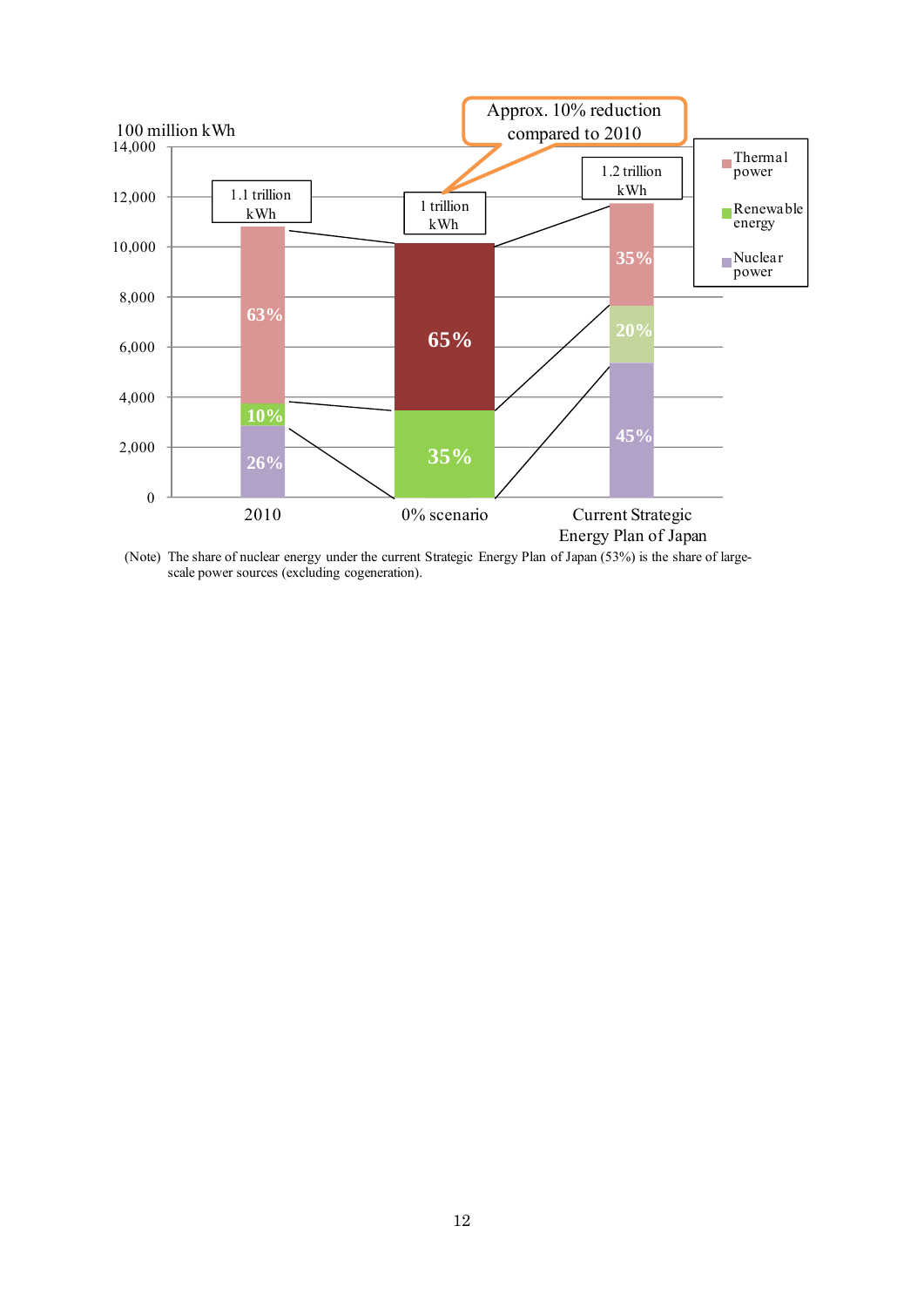## 15% Scenario

While steadily reducing dependence on nuclear energy to around 15% in 2030, reduction of dependence on fossil fuels and CO2 emission reduction will be smoothly realized. Nuclear power, renewable energy, and fossil fuels will be utilized through their combination, and flexible responses will be made to various environmental changes, including changes in the energy situation, in the international situation concerning the global environment, and in technological innovation.

○Specifics in 2030

- ・ The share of nuclear energy will be reduced to around 15%. Reprocessing and/or direct disposition will be possible options in relation to the nuclear fuel cycle policy.
- $\cdot$  It will be aimed at expanding the share of renewable energy to approximately 30%. The share will increase by approximately 20% points compared to now.
- ・ The share of fossil fuels will be approximately 55%. The share will be reduced by approximately 10% points compared to now.

The import of fossil fuels will be reduced to approximately 16 trillion yen in 2030 from 17 trillion yen at present.

・ The share of non-fossil energy resources will be approximately 45%. The share will increase by approximately 10% points compared to the current share of around 35%.

Greenhouse gas emissions will be reduced by approximately 23% compared to 1990 level in 2030.



<sup>(</sup>Note) The share of nuclear energy under the current Strategic Energy Plan of Japan (53%) is the share of large-scale power sources (excluding cogeneration).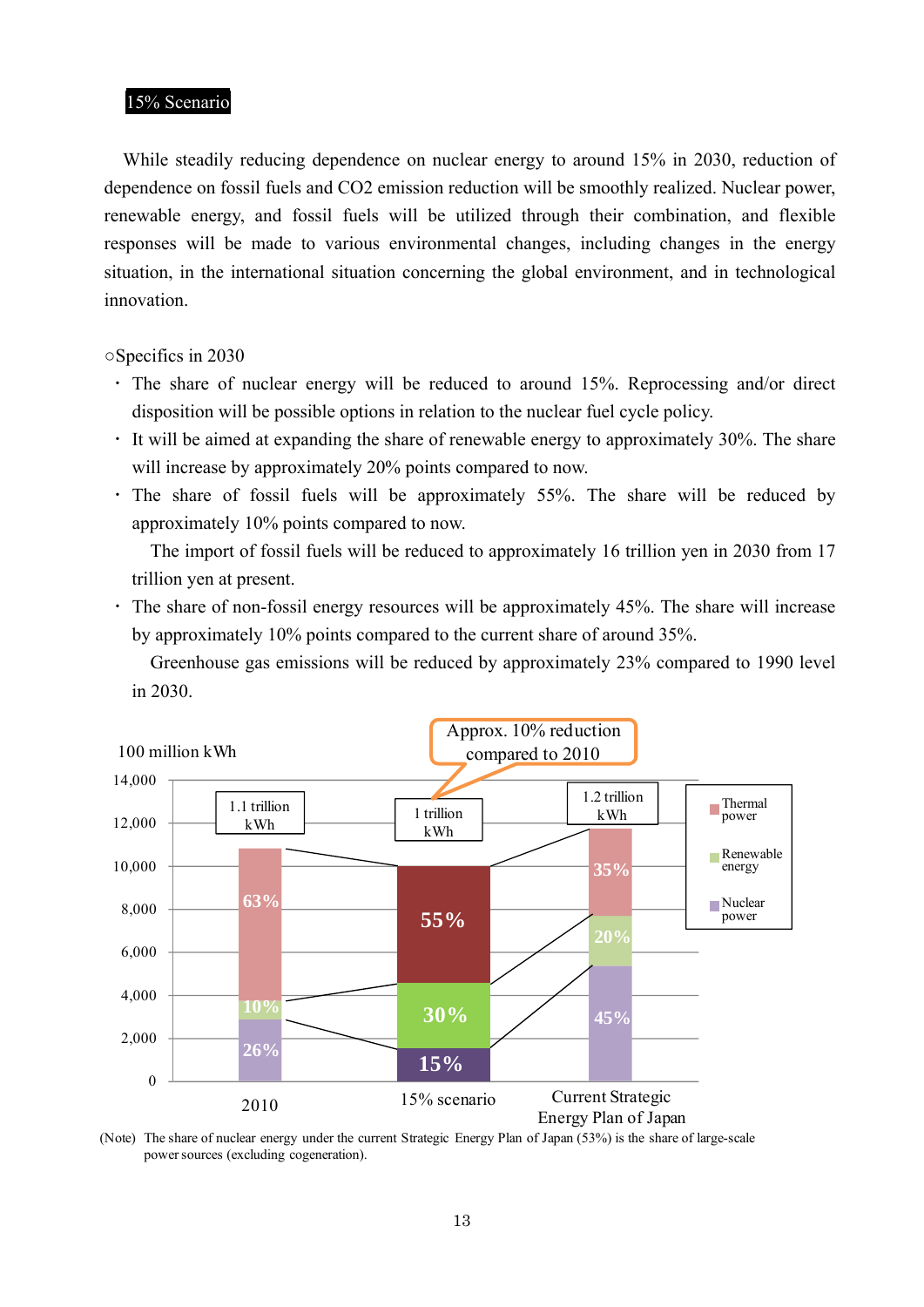## 20-25% Scenario

Keeping a certain level of dependence on nuclear energy, the share of nuclear energy in 2030 will be made around 20-25% while slowly reducing dependence on it. Reduction of dependence on fossil fuels and CO2 emission reduction will be promoted from a more economic aspect. Strong public confidence in nuclear energy and administration thereof is the prerequisite.

○Specifics in 2030

- ・ The share of nuclear energy will be reduced to 20-25%. Establishment of new nuclear power plants and replace of existing plants are required. Reprocessing and/or direct disposition will be possible options in relation to the nuclear fuel cycle policy.
- ・ It will be aimed at increasing the share of renewable energy to approximately 25-30%.
- ・ The share of fossil fuels will be approximately 50%, and the share will be reduced by approximately15% points compared to now.

The import of fossil fuels will be reduced to approximately 15 trillion yen in 2030 from 17 trillion yen at present.

・ The share of non-fossil energy resources will be approximately 50%. The share will be increased by approximately 15% points compared to now.

Greenhouse gas emissions will be reduced by approximately 25% compared to 1990 level in 2030.



(Note) The share of nuclear energy under the current Strategic Energy Plan of Japan (53%) is the share of largescale power sources (excluding cogeneration).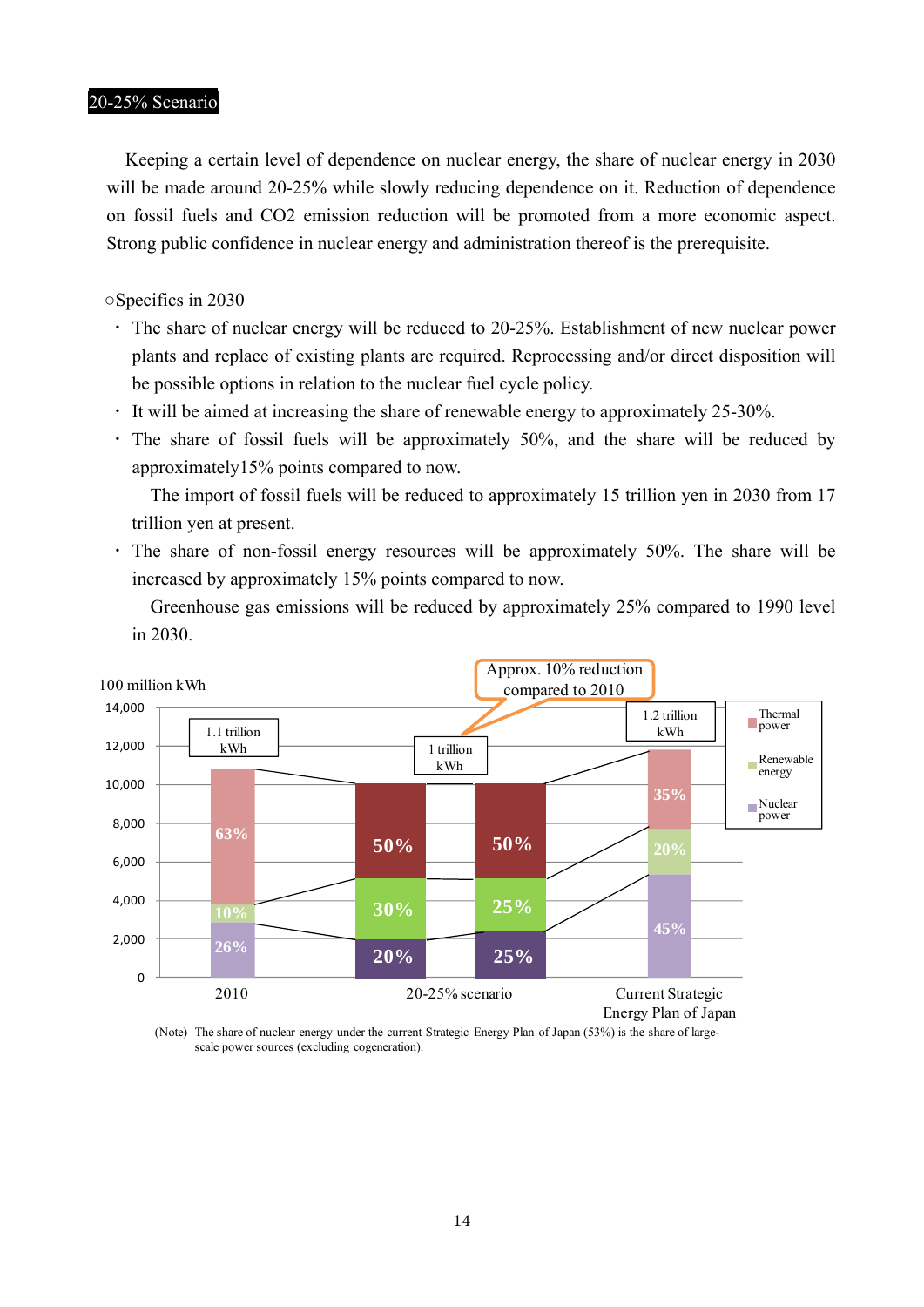(3) Comparison of the proposed scenarios from each of the four perspectives

The main points of the 0% scenario, 15% scenario, and 20-25% scenario are explained in the above.

In the course of studying the scenarios, it is important to compare and verify them from each of the following perspectives:

- ・ Securing nuclear safety
- ・ Strengthening energy security
- ・ Contributing to the solution of global warming
- ・ Restraining costs and preventing hollowing-out of industry.

The particulars of the scenarios are shown in Table 2, which is expected to help gain better understanding of the features of each scenario and grasp the differences among the scenarios in terms of the assessment items.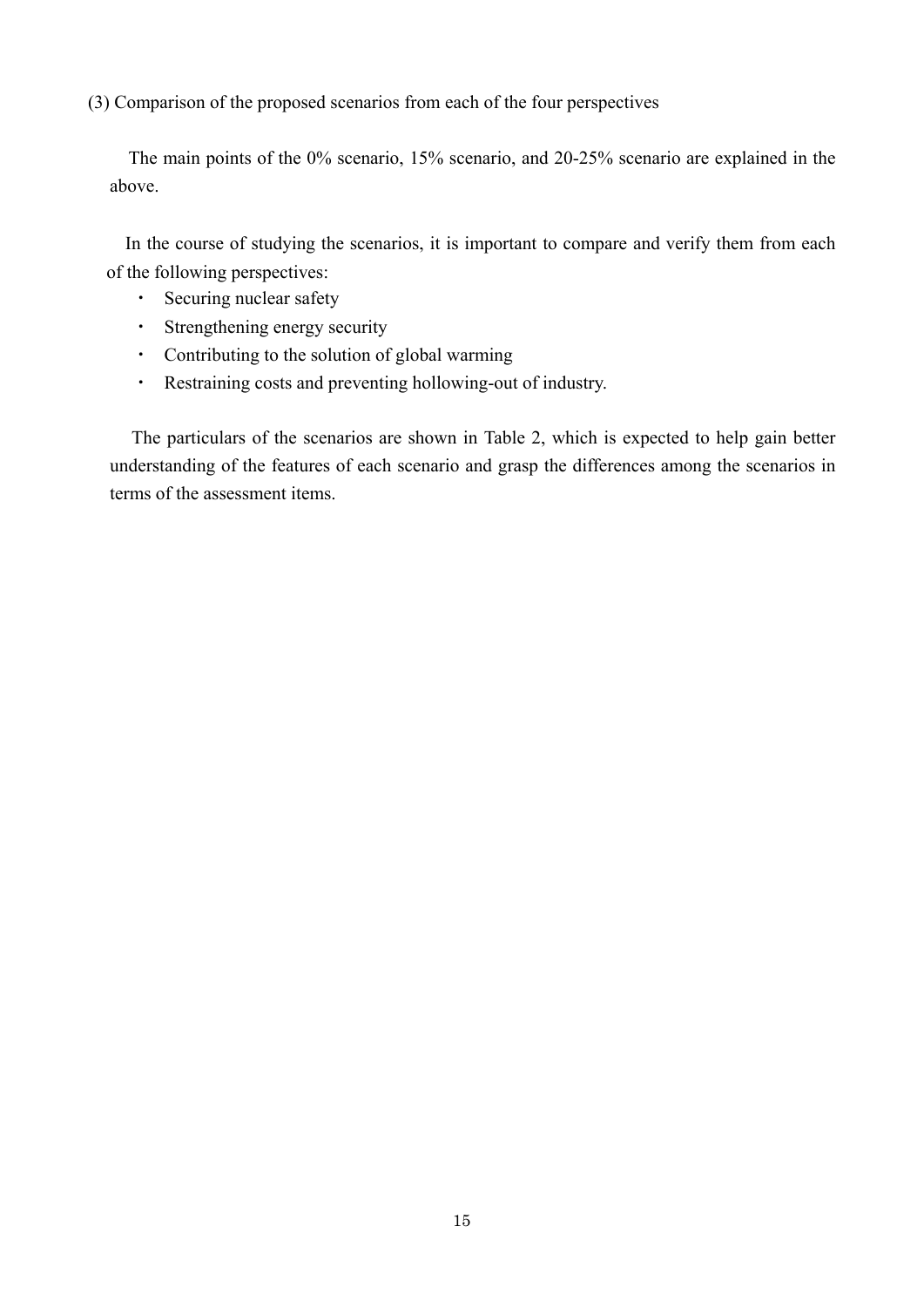#### Table 2 Overview of the energy situation in Japan in 2030 based on the proposed scenarios (Figures in parentheses are

| <b>Assessment items</b>                                                    |                                                                                                            | Table 2 Overview of the energy situation in Japan in 2030 based on the proposed scenarios<br>2010 |                                   |                                                                                                                                                                                                                                                                                                                            | 0% scenario               |                                                                                                                                                                                                                                                                                                                                         | 15% scenario                                                                              | changes from the 2010 level.)                                                                          |                                                                                                                                                       |               |                       |
|----------------------------------------------------------------------------|------------------------------------------------------------------------------------------------------------|---------------------------------------------------------------------------------------------------|-----------------------------------|----------------------------------------------------------------------------------------------------------------------------------------------------------------------------------------------------------------------------------------------------------------------------------------------------------------------------|---------------------------|-----------------------------------------------------------------------------------------------------------------------------------------------------------------------------------------------------------------------------------------------------------------------------------------------------------------------------------------|-------------------------------------------------------------------------------------------|--------------------------------------------------------------------------------------------------------|-------------------------------------------------------------------------------------------------------------------------------------------------------|---------------|-----------------------|
|                                                                            |                                                                                                            |                                                                                                   | <b>Before additional measures</b> |                                                                                                                                                                                                                                                                                                                            | After additional measures |                                                                                                                                                                                                                                                                                                                                         |                                                                                           | 20-25% scenario                                                                                        |                                                                                                                                                       |               |                       |
|                                                                            | Dependence on nuclear<br>energy                                                                            |                                                                                                   | Approx.<br>26%                    | $0\%$ (-25%)                                                                                                                                                                                                                                                                                                               |                           | $0\%$ (-25%)                                                                                                                                                                                                                                                                                                                            |                                                                                           |                                                                                                        |                                                                                                                                                       | $15\%$ (-10%) | 20-25%<br>$(-5% -1%)$ |
|                                                                            | Renewable energy                                                                                           |                                                                                                   | Approx.<br>10%                    | $30\% (+20\%)$                                                                                                                                                                                                                                                                                                             |                           | $35\% (+25\%)$                                                                                                                                                                                                                                                                                                                          |                                                                                           | $30\% (+20\%)$                                                                                         | 30%-25%<br>$(+20\% - 15\%)$                                                                                                                           |               |                       |
| Composition of power sources                                               |                                                                                                            |                                                                                                   | Approx. 63%                       | $70\% (+5)$                                                                                                                                                                                                                                                                                                                |                           | 65% (current level)                                                                                                                                                                                                                                                                                                                     |                                                                                           | $55\%$ (-10%)                                                                                          | 50% (-15%)                                                                                                                                            |               |                       |
|                                                                            | Coal                                                                                                       |                                                                                                   | Approx. 24%                       | $28\% (+4\%)$                                                                                                                                                                                                                                                                                                              |                           | $21\%$ (-3%)                                                                                                                                                                                                                                                                                                                            |                                                                                           | $20\%$ (-4%)                                                                                           | $18\%$ (-6%)                                                                                                                                          |               |                       |
|                                                                            | Thermal power                                                                                              | <b>LNG</b>                                                                                        | Approx. 29%                       | $36\% (+7\%)$                                                                                                                                                                                                                                                                                                              |                           | $38\% (+9\%)$                                                                                                                                                                                                                                                                                                                           |                                                                                           | $29\% (\pm 0\%)$                                                                                       | $27\%$ (-2%)                                                                                                                                          |               |                       |
|                                                                            | Oil                                                                                                        |                                                                                                   | Approx. 10%                       | $6\%$ (-4%)                                                                                                                                                                                                                                                                                                                |                           | $6\%$ (-4%)                                                                                                                                                                                                                                                                                                                             |                                                                                           | $5\%(-5\%)$                                                                                            | $5\%(-5\%)$                                                                                                                                           |               |                       |
|                                                                            | Electricity output Approx. 1.1 trillion kWh Approx. 1 trillion kWh (-10%)                                  |                                                                                                   |                                   |                                                                                                                                                                                                                                                                                                                            |                           |                                                                                                                                                                                                                                                                                                                                         | Approx. 1 trillion kWh (-10%) Approx. 1 trillion kWh (-10%) Approx. 1 trillion kWh (-10%) |                                                                                                        |                                                                                                                                                       |               |                       |
| Amount of<br>energy<br>saved                                               | Final energy<br>consumption                                                                                | Approx. 390 million kl                                                                            |                                   | $(-72 \text{ million k}])$                                                                                                                                                                                                                                                                                                 |                           | $(-85$ million kl)                                                                                                                                                                                                                                                                                                                      |                                                                                           | $(-72 \text{ million kl})$                                                                             | Approx. 310 million kl (-19%) Approx. 300 million kl (-22%) Approx. 310 million kl (-19%) Approx. 310 million kl (-19%)<br>$(-72 \text{ million kl})$ |               |                       |
| Reducing dependence<br>on nuclear energy and<br>securing nuclear<br>safety | Dependence on nuclear<br>energy                                                                            |                                                                                                   | Approx. $26%$                     | $0\%$ (-25%)                                                                                                                                                                                                                                                                                                               |                           | $0\%$ (-25%)                                                                                                                                                                                                                                                                                                                            |                                                                                           | $15\%$ (-10%)                                                                                          | 20-25%<br>$(-5% -1%)$                                                                                                                                 |               |                       |
|                                                                            | Dependence on fossil fuels Approx. 63%                                                                     |                                                                                                   |                                   | $70\% (+5\%)$                                                                                                                                                                                                                                                                                                              |                           | 65% (current level)                                                                                                                                                                                                                                                                                                                     |                                                                                           | $55\%$ (-10%)                                                                                          | $50\%$ (-15%)                                                                                                                                         |               |                       |
| security<br>energy                                                         | Amount of import of<br>fossil fuels from overseas                                                          |                                                                                                   | 17 trillion                       | 17 trillion yen                                                                                                                                                                                                                                                                                                            |                           |                                                                                                                                                                                                                                                                                                                                         | 16 trillion yen                                                                           | 15 trillion yen                                                                                        | 14-15 trillion yen                                                                                                                                    |               |                       |
| Strengthening                                                              | (primary energy supply)<br>basis)                                                                          |                                                                                                   | yen                               | and low-cost procurement of natural gas will be a major issue.                                                                                                                                                                                                                                                             |                           | (Note) Implement strong measures that involve regulations and burden sharing, thereby promoting the shift to natural gas further than other scenarios. Stable                                                                                                                                                                           |                                                                                           |                                                                                                        |                                                                                                                                                       |               |                       |
| Contributing to the solution of global<br>$\sqrt{M}$ warming               | Share of renewable energy Approx. 10%                                                                      |                                                                                                   |                                   | $30\% (+20\%)$                                                                                                                                                                                                                                                                                                             |                           | $35\% (+25\%)$                                                                                                                                                                                                                                                                                                                          |                                                                                           | $30\% (+20\%)$                                                                                         | $30\% - 25\%$<br>$(+20\% - 15\%)$                                                                                                                     |               |                       |
|                                                                            | Share of non-fossil energy resources Approx. 37%                                                           |                                                                                                   |                                   | $30\% (-5\%)$                                                                                                                                                                                                                                                                                                              |                           | 35% (current level)                                                                                                                                                                                                                                                                                                                     |                                                                                           | $45\% (+10\%)$                                                                                         | $50\% (+15\%)$                                                                                                                                        |               |                       |
|                                                                            | Coal/gas ratio in thermal power<br>generation (including cogeneration)                                     |                                                                                                   | 1:1.2                             | 1:1.3                                                                                                                                                                                                                                                                                                                      |                           | 1:1.8                                                                                                                                                                                                                                                                                                                                   |                                                                                           | 1:1.5                                                                                                  | 1:1.5                                                                                                                                                 |               |                       |
|                                                                            | 2030<br>Greenhouse gas                                                                                     |                                                                                                   |                                   | $-16%$                                                                                                                                                                                                                                                                                                                     |                           | $-23%$                                                                                                                                                                                                                                                                                                                                  |                                                                                           | $-23%$                                                                                                 | $-25%$                                                                                                                                                |               |                       |
|                                                                            | emission<br>$(1990$ -level basis)                                                                          | 2020                                                                                              | $*3$                              | $+0\%$<br><i>(nuclear)</i><br>energy: $0\%$ ) energy: $14\%$ )                                                                                                                                                                                                                                                             | $-5\%$<br>(nuclear        | $-0\%$<br>(nuclear)<br>energy: $0\%$ )                                                                                                                                                                                                                                                                                                  | $-7%$<br>(nuclear energy:<br>14%                                                          | $-9%$<br>(nuclear energy: 21%)                                                                         | $-10-11\%$<br>(nuclear energy: $23-26%$ )                                                                                                             |               |                       |
|                                                                            |                                                                                                            |                                                                                                   |                                   | (Note) In order to promote the use of renewable energy, energy saving, and shift to<br>natural gas more vigorously, it will be necessary to impose strict regulations in<br>broad fields, including restriction and prohibition of the sale of low energy<br>saving products (for details of these measures, see Table 3). |                           |                                                                                                                                                                                                                                                                                                                                         |                                                                                           |                                                                                                        |                                                                                                                                                       |               |                       |
|                                                                            | Power generation costs *1 8.6 yen/kWh                                                                      |                                                                                                   |                                   |                                                                                                                                                                                                                                                                                                                            |                           | $15.1$ yen/kWh<br>$(+6.5 \text{ yen})$                                                                                                                                                                                                                                                                                                  |                                                                                           | $14.1$ yen/kWh<br>$(+5.5 \text{ yen})$                                                                 | $14.1$ yen/kWh<br>$(+5.5 \text{ yen})$                                                                                                                |               |                       |
|                                                                            | System stabilization costs<br>(accumulated until 2030) *1                                                  |                                                                                                   |                                   | 3.4 trillion yen                                                                                                                                                                                                                                                                                                           |                           | 5.2 trillion yen                                                                                                                                                                                                                                                                                                                        |                                                                                           | 3.4 trillion yen                                                                                       | 3.4-2.7 trillion yen                                                                                                                                  |               |                       |
|                                                                            | Energy saving investment<br>(accumulated until 2030) $*1$                                                  |                                                                                                   |                                   | Approx. 80 trillion yen<br>(Saved cost: approx. 60)<br>trillion yen)                                                                                                                                                                                                                                                       |                           | Approx. 100 trillion yen<br>(Saved cost: approx. 70 trillion<br>yen)                                                                                                                                                                                                                                                                    |                                                                                           | Approx. 80 trillion yen<br>(Saved cost: approx. 60 trillion<br>yen)                                    | Approx. 80 trillion yen<br>(Saved cost: approx. 60 trillion yen)                                                                                      |               |                       |
|                                                                            | Household electricity<br>charges (Average for a household<br>with two or more persons) <sup>*1, 4, 5</sup> |                                                                                                   |                                   |                                                                                                                                                                                                                                                                                                                            |                           |                                                                                                                                                                                                                                                                                                                                         |                                                                                           |                                                                                                        |                                                                                                                                                       |               |                       |
|                                                                            | <b>NIES</b>                                                                                                |                                                                                                   |                                   |                                                                                                                                                                                                                                                                                                                            |                           | $+4,000$ yen/month between 2011 and 2030<br>$(14,000 \text{ yen/month in } 2030)$                                                                                                                                                                                                                                                       |                                                                                           | $+4,000$ yen/month between 2011 and 2030<br>$(14,000$ yen/month in 2030)                               | +4,000 yen/month between 2011 and 2030<br>$(14,000 \text{ yen/month in } 2030)$                                                                       |               |                       |
|                                                                            | Professor Ban, Osaka University                                                                            |                                                                                                   | 10,000                            |                                                                                                                                                                                                                                                                                                                            |                           | $+5,000$ yen/month between 2011 and 2030<br>$(15,000$ yen/month in 2030)                                                                                                                                                                                                                                                                |                                                                                           | +4,000 yen/month between 2011 and 2030<br>(14,000 yen/month in 2030)                                   | $+2,000$ yen/month between 2011 and 2030<br>$(12,000$ yen/month in 2030)                                                                              |               |                       |
|                                                                            | Associate Professor Nomura,<br>Keio University                                                             |                                                                                                   | yen/month                         |                                                                                                                                                                                                                                                                                                                            |                           | $+11,000$ yen/month between 2011 and 2030<br>(21,000 yen/month in 2030)                                                                                                                                                                                                                                                                 |                                                                                           | $+8,000$ yen/month between 2011 and 2030<br>(18,000 yen/month in 2030)                                 | +8,000 yen/month between 2011 and 2030<br>$(18,000$ yen/month in 2030)                                                                                |               |                       |
|                                                                            | RIJE                                                                                                       |                                                                                                   |                                   |                                                                                                                                                                                                                                                                                                                            |                           | $+10,000$ yen/month between 2011 and 2030<br>(20,000 yen/month in 2030)                                                                                                                                                                                                                                                                 |                                                                                           | $+8,000$ yen/month between 2011 and 2030<br>(18,000 yen/month in 2030)                                 | $+8,000$ yen/month between 2011 and 2030<br>$(18,000$ yen/month in 2030)                                                                              |               |                       |
| Curtailing costs and preventing hollowing-out of industry                  | Real GDP <sup>*5</sup>                                                                                     |                                                                                                   |                                   |                                                                                                                                                                                                                                                                                                                            |                           |                                                                                                                                                                                                                                                                                                                                         |                                                                                           |                                                                                                        |                                                                                                                                                       |               |                       |
|                                                                            | <b>NIES</b>                                                                                                |                                                                                                   | 2010                              | Normal case in 2030 <sup>*2</sup><br>636 trillion yen                                                                                                                                                                                                                                                                      |                           | 628 trillion yen (+97 trillion yen from the 2010 level)<br>(-8 trillion yen in the normal case)                                                                                                                                                                                                                                         |                                                                                           | 634 trillion yen (+123 trillion yen from the $2010$ level)<br>(-2 trillion yen in the normal case)     | 634 trillion yen (+123 trillion yen from the 2010 level)<br>(-2 trillion yen in the normal case)                                                      |               |                       |
|                                                                            | Professor Ban, Osaka University                                                                            |                                                                                                   | 511 trillion yen                  | $\frac{1}{2}624$ trillion yen                                                                                                                                                                                                                                                                                              |                           | 608 trillion yen (+117 trillion yen from the<br>$2010$ level)<br>(-15 trillion yen in the normal case)                                                                                                                                                                                                                                  |                                                                                           | 611 trillion yen (+100 trillion yen from the<br>$2010$ level)<br>(-13 trillion yen in the normal case) | 614 trillion yen (+103 trillion yen from the<br>$2010$ level)<br>(-10 trillion yen in the normal case)                                                |               |                       |
|                                                                            | Associate Professor Nomura,<br>Keio University                                                             |                                                                                                   |                                   | $\leq 25$ trillion yen                                                                                                                                                                                                                                                                                                     |                           | 609 trillion yen $(+98$ trillion yen from the<br>2010 level)<br>(-17 trillion yen in the normal case)                                                                                                                                                                                                                                   |                                                                                           | 616 trillion yen (+105 trillion yen from the<br>$2010$ level)<br>(-10 trillion yen in the normal case) | 617 trillion yen (+106 trillion yen from the<br>2010 level)<br>(-9 trillion yen in the normal case)                                                   |               |                       |
|                                                                            | RIE                                                                                                        |                                                                                                   |                                   | §609 trillion yen                                                                                                                                                                                                                                                                                                          |                           | 564 trillion yen (+53 trillion yen from the<br>$2010$ level)<br>(-45 trillion yen in the normal case)<br>The power generation costs for new plants are estimates indicated in the report of the Cost Review Committee. Those for existing plants are estimated based on the operating costs, etc. indicated in the same report. The det |                                                                                           | 579 trillion yen (+68 trillion yen from the<br>$2010$ level)<br>(-30 trillion yen in the normal case)  | 581 trillion yen (+70 trillion yen from the 2010<br>level)<br>(-28 trillion yen in the normal case)                                                   |               |                       |

<sup>41</sup> The power generation costs for new plants are estimated in the reparation distanded in the report of the Cost Review Committee. Those for resting plants are estimated on the operating costs, etc. indicated in the some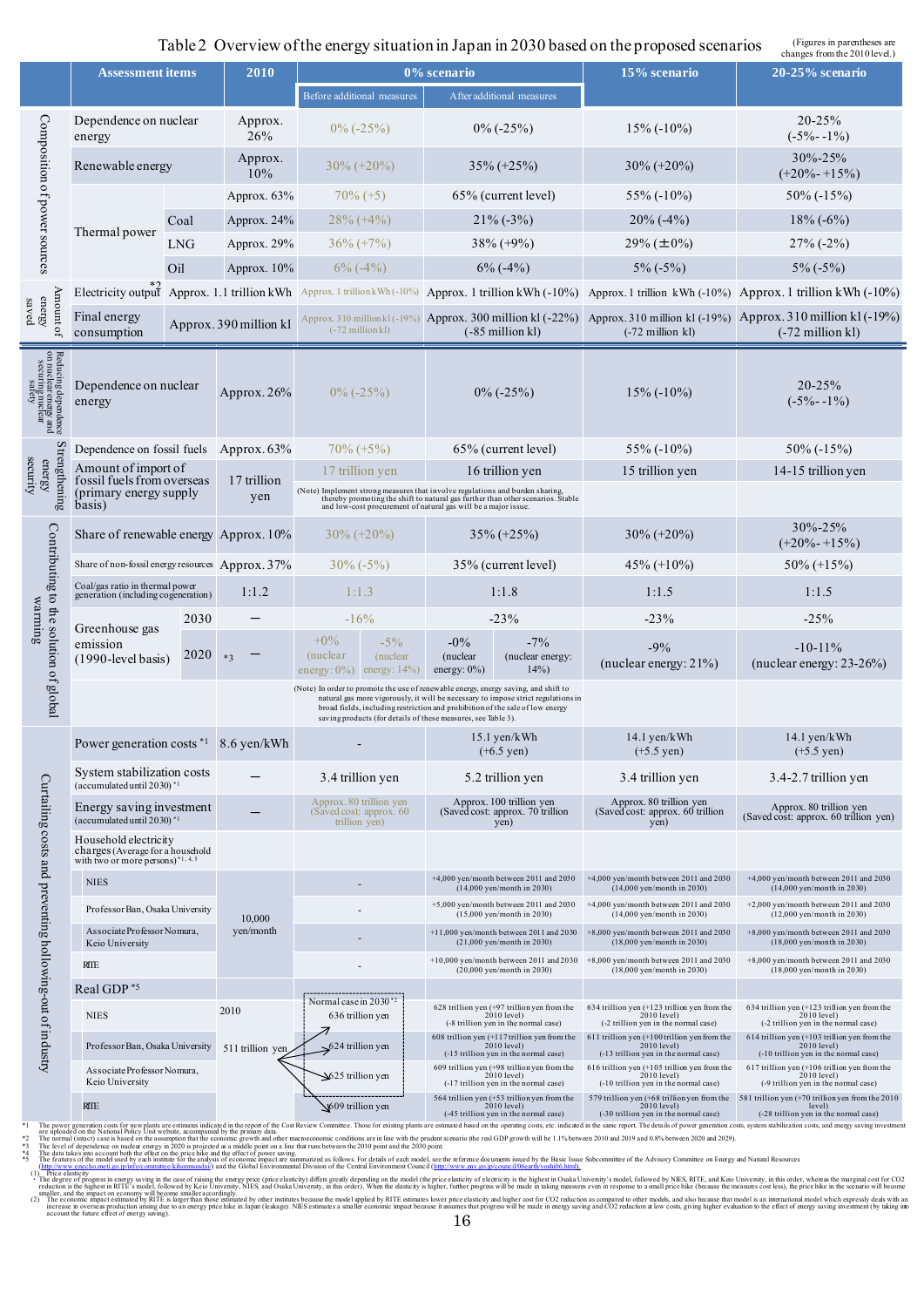## **Table 3 Image of Clean Energy Policy**

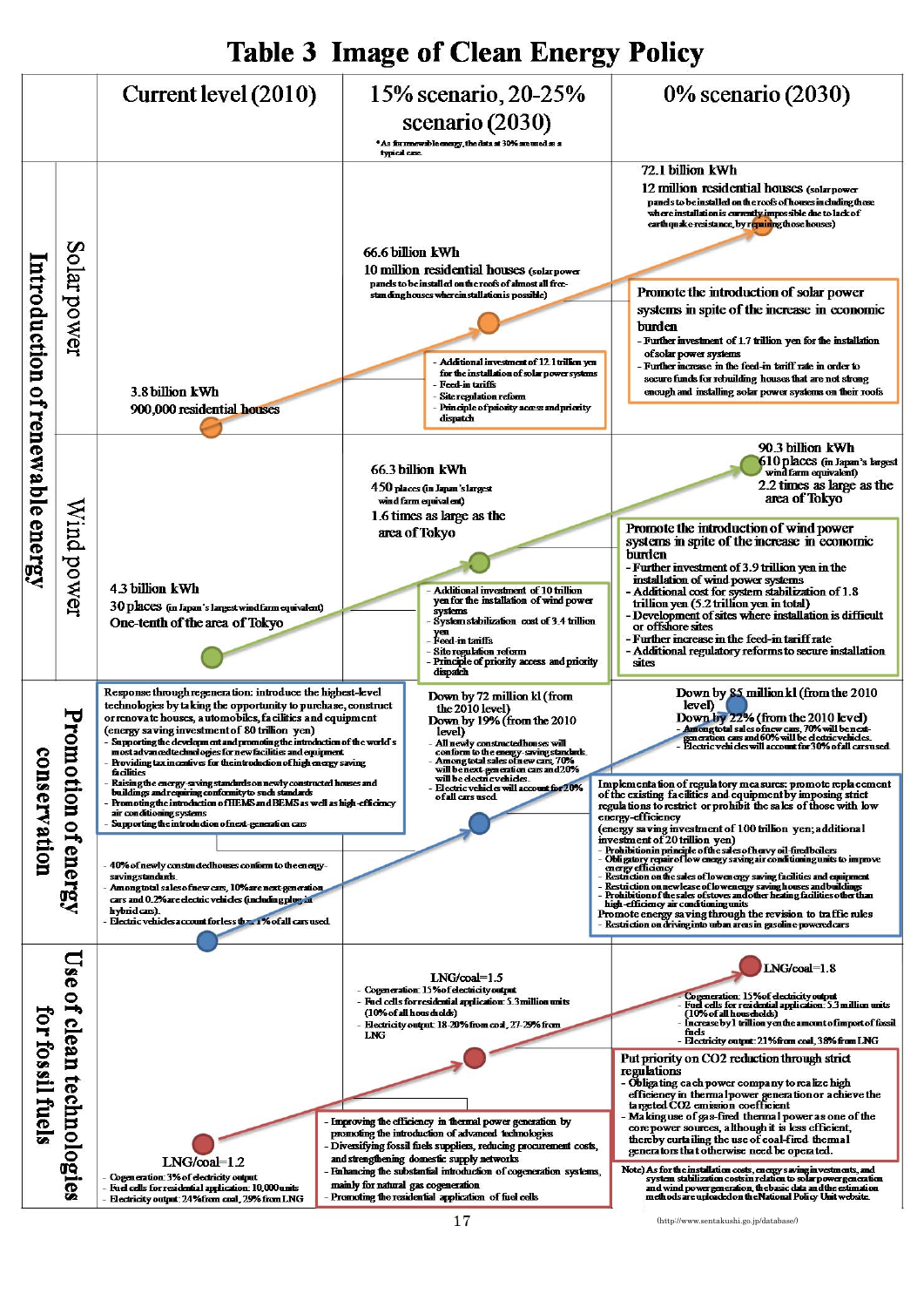3. Development of National Discussions and Decision on Strategy

(1) Roadmap toward the development of national discussions and decision on strategy

The Energy and Environment Council will make a responsible choice around end of August and specify the policy details, through the following process which is aimed at encouraging citizens to discuss the energy issues based on the three proposed scenarios.

## July: National discussions

In order to carefully understand the views of all levels of citizens, the government will provide objective and concrete information as well as the opportunity for citizens to exchange opinions and further the discussion on the energy issues among them as follows.

At the same time, the government will cooperate with local authorities and private organizations in holding explanatory meetings for citizens and closely examine the opinion polls arranged by the mass media, thereby grasping citizens' thoughts comprehensively.

- (i) Development of the information database relating to the energy and environmental options
	- ・ Build an easily accessible and serviceable database on the National Policy Unit website by early July. (http://www.sentakushi.go.jp)
	- ・ Provide objective data and facts as well as background information which will facilitate the discussions on the energy issue among the citizens.
- (ii) Holding of public hearing sessions relating to the energy and environmental options
	- ・ Hold public hearing sessions to hear citizens' opinions concerning the three proposed scenarios at 11 places nationwide.
	- ・ Hold these sessions intensively, every weekend from July 14 (Sat.) to early August.
- (iii) Solicitation of public comments relating to the energy and environmental strategy
	- ・ Receive public comments during the period from July 2 (Mon.) until August 12 (Sun.).
	- ・ Solicit comments and proposals based on the three scenarios from a wide range of the public, by encouraging them to express their opinions freely.
- (iv) Conducting of a Deliberative Polling relating to the energy and environmental options
	- ・ When tackling the energy and environmental issues, it is necessary to closely examine and identify citizens' opinions through their discussions. Accordingly, the government will conduct a Deliberative Polling to grasp how citizens see these issues.
	- ・ Small groups consisting of a small number of citizens with diverse opinions, who will accept to attend deliberative forum after randomly polled from across the nation will be formed. After learning the necessary information based on the reference materials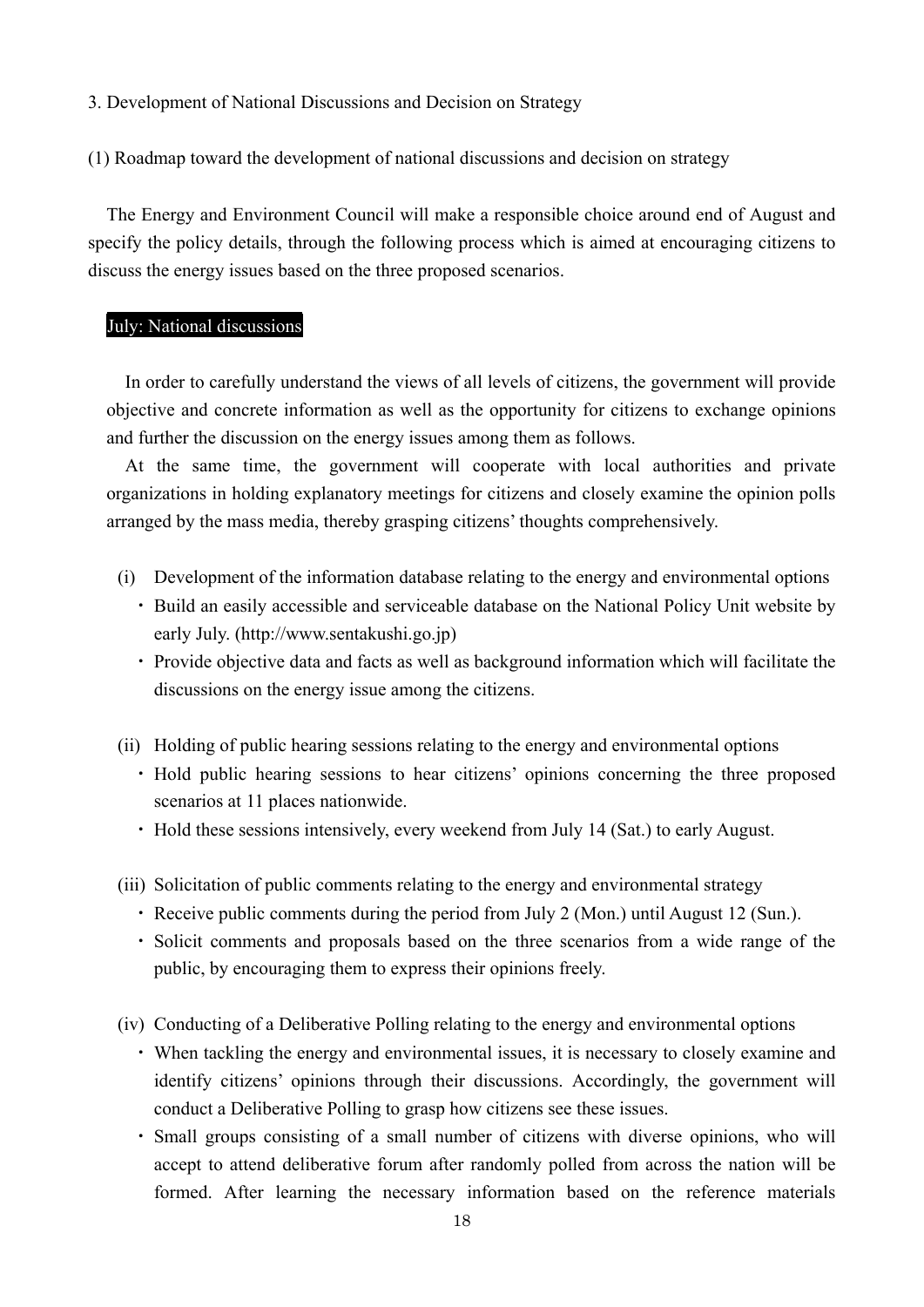concerning the three scenarios, prepared by a neutral committee, the participants will hold small group discussions and pose questions to experts in plenary sessions. Through three questionaires among the process, the committee will comprehend in detail their considered opinions on the three scenarios.

・ This Deliberative Polling will be conducted in early August.

## Around August: Decide on Innovative Strategy for Energy and the Environment

Following the national discussions on the three scenarios, the government will decide on an Innovative Strategy for Energy and the Environment which will set the general course for Japan's energy and environmental policy around August, thereby presenting an outline of the future energy mix, domestic greenhouse gas emissions in 2020 and 2030, and other relevant matters. The government will also decide on the nuclear fuel cycle policy, based on the options proposed by the Japan Atomic Energy Commission and in line with the energy mix outline.

## Promptly: Formulate a New Strategic Energy Plan of Japan By the end of 2012: Formulate Framework for Nuclear Energy Policy, etc.

In accordance with the Strategy for Energy and the Environment to be decided on around August, the government will formulate a new Strategic Energy Plan of Japan promptly and then formulate a Framework for Nuclear Energy Policy, Countermeasures for Global Warming, and a Framework for Green Development Policy by the end of 2012.

## (2) Continuous review and verification to be made by 2030

There is no end in national discussions relating to energy and environmental strategy. All levels of citizens must continue discussing this issue with great interest and accurate knowledge, and urge the government to make a rational choice of policy in the field of energy and the environment. Continuous review, as well as verification to be made by 2030, will be the basis for making a flexible choice of energy and environmental options as a national challenge.

In order to respond to changes in the situation flexibly, the Energy and Environment Council will supervise the government's implementation of the policy measures. The council will provide the relevant information to the public, while constantly paying attention to and grasping international energy situations and other international circumstances relating to the global environment, trends in technological innovation, and public confidence in the government's energy policy.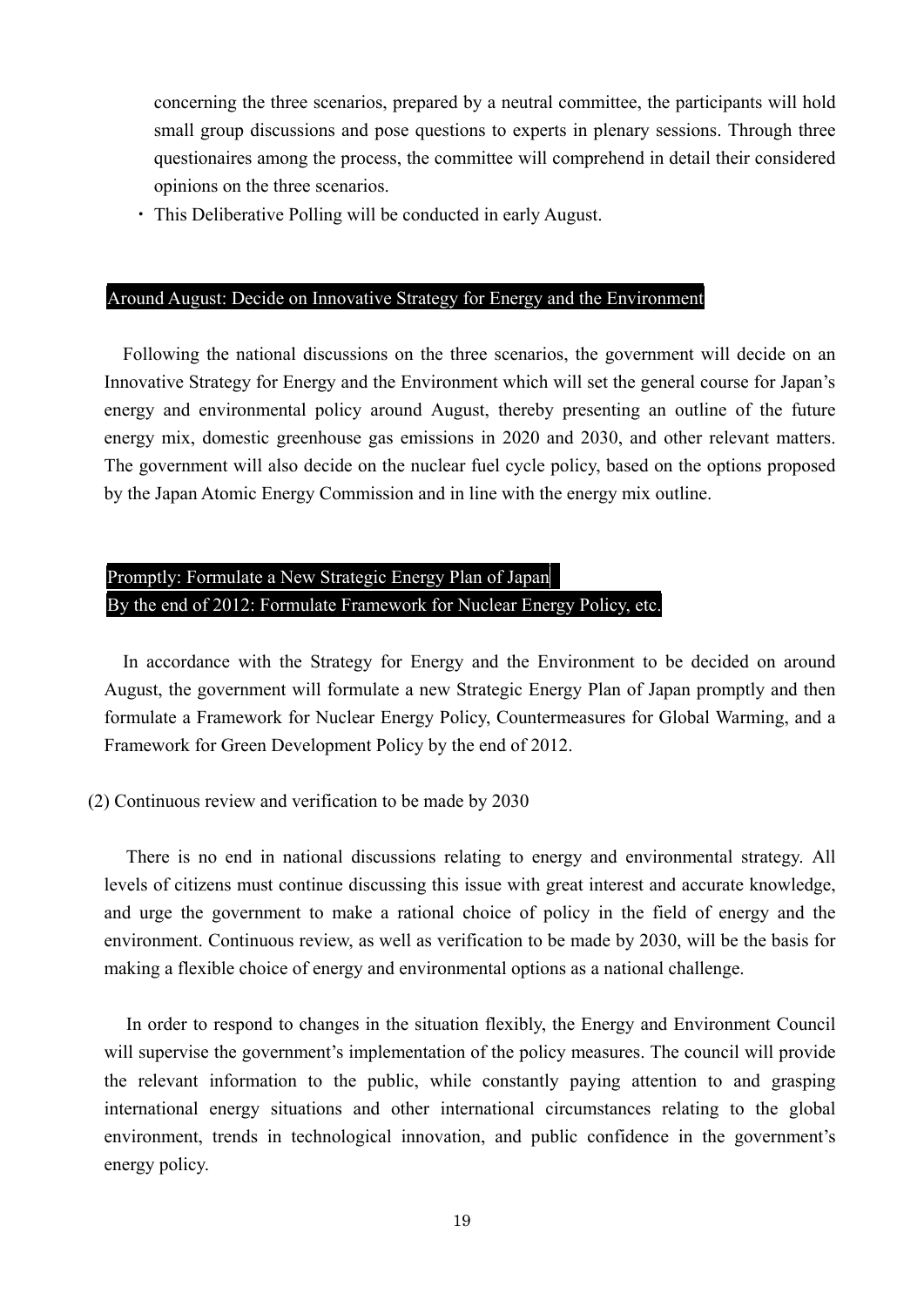Whichever scenario is chosen, the choice of energy and environmental options will depend on international energy situations and other international circumstances relating to the global environment, trends in technological innovation, and public confidence in the government's nuclear energy policy. With this in mind, the council will verify the general direction of the policy by 2030.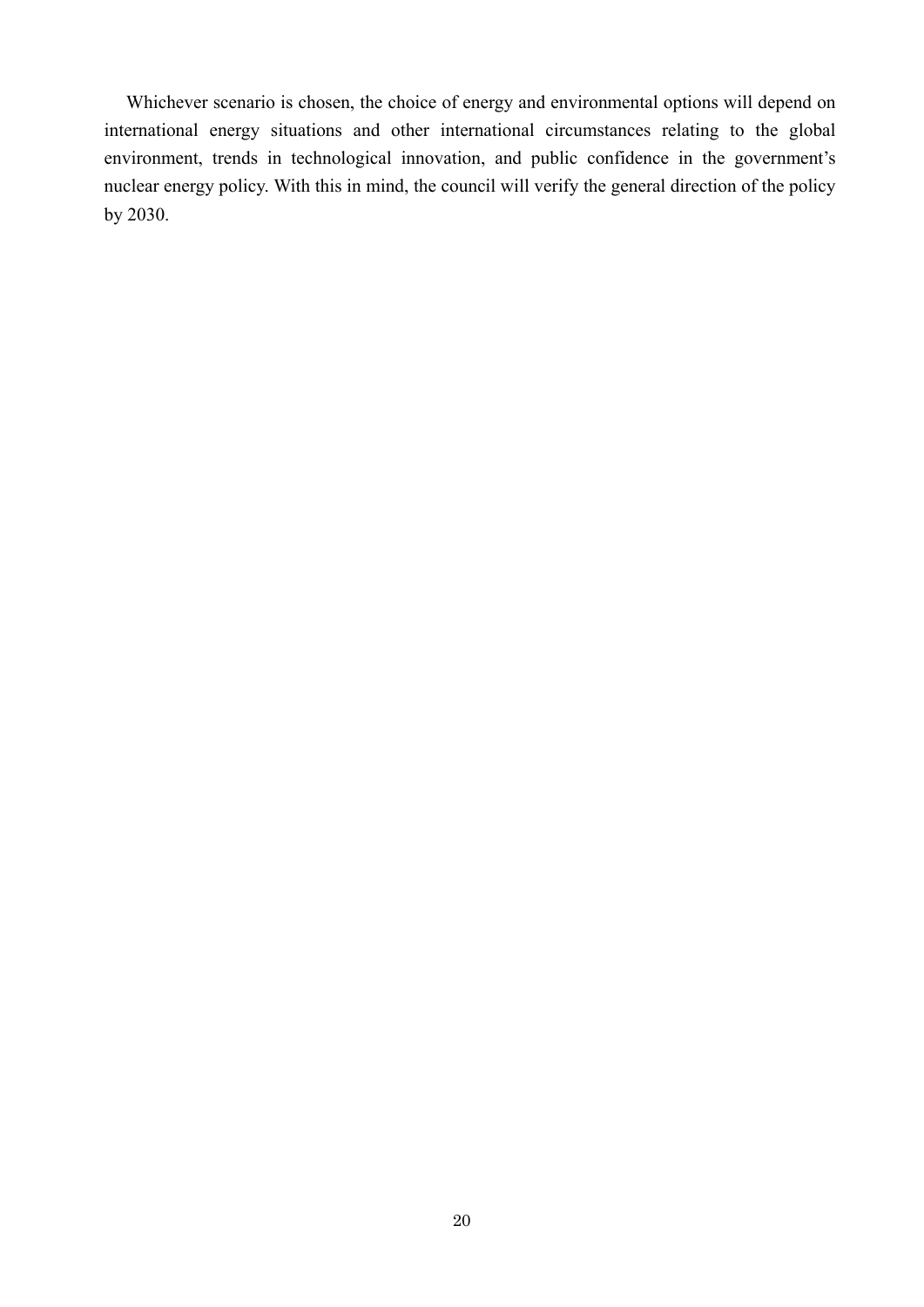## Conclusion

The lives of citizens and industrial activities cannot stand without the use of energy. There is no country which does not have to worry about the choice on energy sources. The energy issue has been one of the most critical and challenging tasks in any age and in any country, and it is still so today.

Japan has been constantly tackling this task and taking various measures such as shifting from hydroelectric power to coal-fired thermal power, shifting from coal to oil, promoting energy saving, accelerating nuclear energy development, and introducing renewable energy, thus choosing different energy options along with the economic development and in response to the needs of the times.

The major factors that caused Japan to change its energy options so far were drastically changing international energy situations and other international circumstances relating to the global environment, combined with the innovation in energy technologies. Japan has a history of choosing energy options flexibly in response to such changes in international situations and technological innovation.

On the occasion of facing the first and second oil crises, Japan pursued the diversification of energy sources, ranging from nuclear energy to coal, natural gas and renewable energy, with the development and introduction of alternatives to oil as a priority agenda. As a result, Japan has shifted its energy structure in the past 30 years from one in which oil-fired thermal power accounted for over half of the total output to one in which nuclear energy, coal and natural gas serve as the major energy sources. Since the beginning of the 1990s, when global warming became one of the world's top priority issues, Japan started to place more weight on nuclear energy and renewable energy, and immediately before the disaster occurred, it shifted its focus on the development and introduction of energy technologies to non-fossil energy resources.

Thus, the progress in technology and changes in international situations in relation to energy and the environment could sometimes take place at a higher speed and on a greater scale than we expect. Therefore, while paying attention to such trends, we should combine all available technologies and various supply sources together, with a view to stabilizing the lives of people and industrial activities, thereby creating an energy structure that can be more flexible and adaptable than before in response to changes in the circumstances.

At the same time, global warming remains a critical challenge that the whole world is facing, and there is a call for long-term and drastic reduction of CO2 emissions. Japan should take the initiative in building a framework that can deal with this issue more flexibly and from a broader perspective, covering not only the reduction of domestic greenhouse gas emissions but also the measures to secure forests and other sinks, promote emission reduction on abroad and construct an international